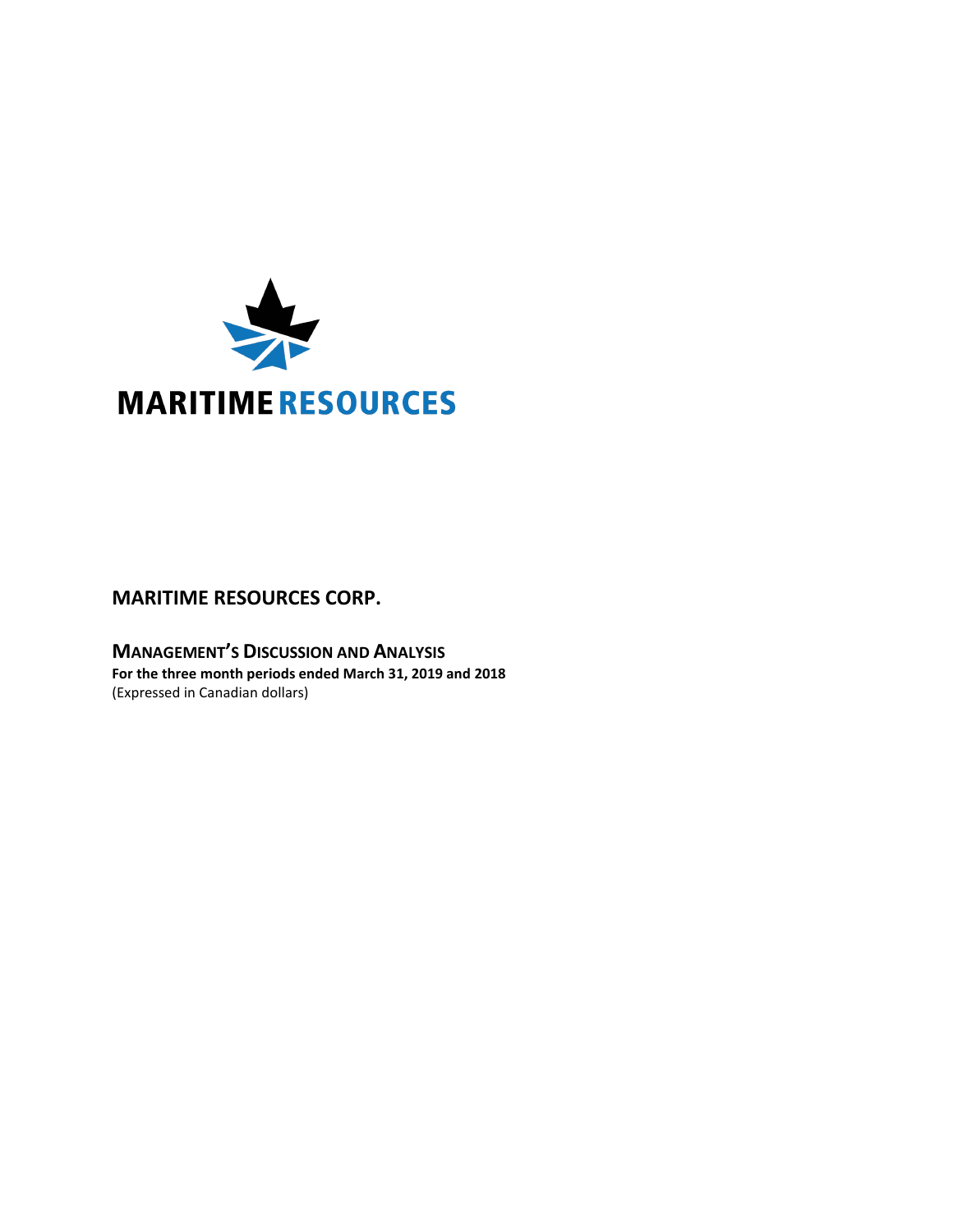

This Management's Discussion and Analysis ("MD&A") of Maritime Resources Corp. ("Maritime" or the "Company") is dated May 29, 2019 and provides an analysis of our interim financial results for the three month periods ended March 31, 2019 and 2018. This MD&A should be read in conjunction with Maritime's condensed interim financial statements and notes thereto for the three month periods ended March 31, 2019 and 2018 (the "Financial Statements"), which are prepared in accordance with International Financial Reporting Standards ("IFRS") as issued by the International Accounting Standards Board ("IASB"), available on www.sedar.com. This MD&A contains forward-looking statements that are based on management's current expectations, are not historical in nature and involve risks and uncertainties. Forward-looking statements are not guarantees as to Maritime's future results as there are inherent difficulties in predicting future results. Accordingly, actual results could differ materially from those expressed or implied in forward-looking statements (please see "Cautionary Note Regarding Forward-Looking Information" below). The Company's common shares trade on the Toronto Venture Stock Exchange (the "TSX-V") under the stock trading symbol MAE. Additional information relevant to the Company's activities, including the Company's audited financial statements, can be found at www.sedar.com or the Company's website at www.maritimeresources.com.

Maritime is a Canadian-based junior gold and base metals exploration company focused on re-starting the past producing Hammerdown gold mine, located near the Baie Verte Mining District and Springdale in Newfoundland and Labrador as well as exploration on its other properties in the region. Maritime holds a 100% interest in the Green Bay Property, which hosts the former Hammerdown gold mine including resource estimates on two gold deposits, the Hammerdown and the Orion deposits, separated by a 1.5 kilometre distance.

# **Q1 2019 AND RECENT HIGHLIGHTS**

- On May 22, 2019, announced positive metallurgical test results using ore sorting technology for Hammerdown project where the Company realized 40% rejection and 97% gold recovery on a metallurgical sample from the open pit.
- In April 2019, completed a non-brokered private placement for aggregate gross proceeds of \$6,092,500, considered sufficient to carry out Maritime's 2019 plan (see 2019 Outlook section below).
- The 2019 infill diamond drilling continued at the Hammerdown mine site; approximately 3,000 metres of drilling is planned in 19 drill holes.
- Announced high-grade results from its inaugural 650 metre drilling program at the Whisker Valley gold exploration project which commenced in late 2018.
- Entered into an option agreement that extends the Hammerdown, Green Bay Property by over 3,225 hectares.
- In February 2019, announced the appointment Mr. Garett Macdonald as President and Chief Executive Officer, Ms. Germaine Coombs as Chief Financial Officer and Ms. Lorna MacGillivray as Corporate Secretary.

#### **2019 OUTLOOK**

#### *Re-starting the Hammerdown Gold Mine*

2019 is a critical year for Maritime as it will focus its efforts to advance the Hammerdown gold project towards a production decision. During the first half of 2019, Maritime will investigate the potential for a lower capital, higher margin and higher return project design at Hammerdown that will include a greater emphasis on selective open pit mining followed by underground mining. Management anticipates that the capital costs for such a project could be kept to a minimum and that the starter pit approach would allow for quicker access to the near vertical, high-grade veins. The key to success for this approach is developing a detailed mine production schedule and completing further investigations and trade-off analyses for milling at Nugget Pond or a stand-alone process plant at Hammerdown.

Maritime continues to progress its environmental baseline studies and accelerate its engagement with the local community and regulatory agencies to support the planned feasibility study and project permitting during 2019. The final footprint of the proposed mine will be determined through various engineering studies and will endeavour to minimize all environmental impact using industry best practices.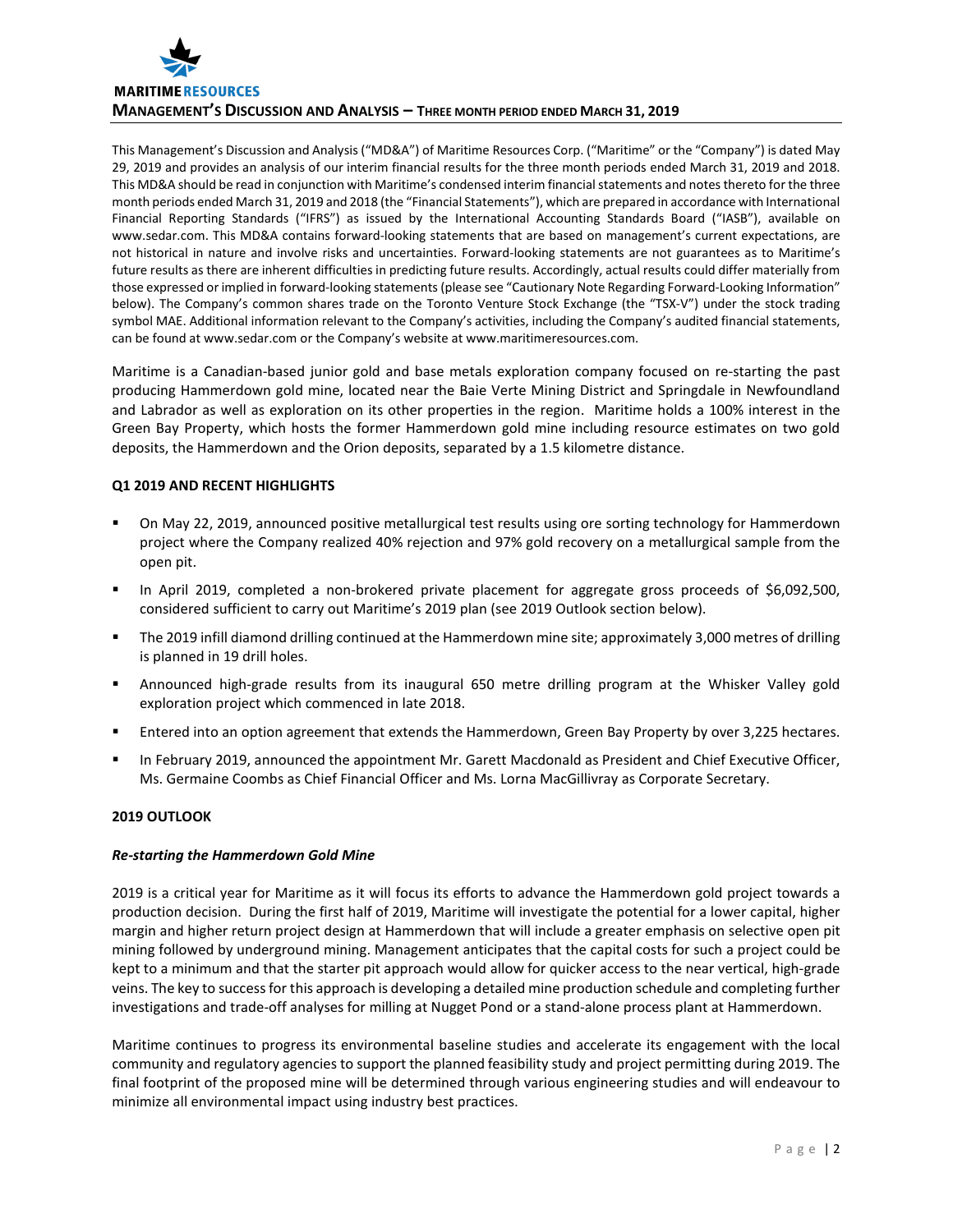## *2019 Exploration Plans*

Throughout 2019, exploration spending on Maritime's projects will focus primarily on areas within the Hammerdown & Rumbullion deposits that can add value to an engineered mine plan. Maritime will target high margin areas with an infill drilling program designed to convert inferred resources into the higher confidence measured and indicated mineral categories that can be used later in a feasibility study. The Company will also focus exploration efforts on "near-deposit" targets such as the Hammerdown Offset and the Rumbullion East vein systems to grow the existing resource base.

Outside of the main Hammerdown/Rumbullion deposit areas Maritime will continue with its exploration work at the new Whisker Valley project.

#### **OVERVIEW**

The Company is a gold and base metals exploration company with a focus on Canadian mining opportunities with advanced exploration assets in Newfoundland and Labrador, Canada. Maritime holds a 100% interest in the Green Bay Property, including the former Hammerdown gold mine, located near the Baie Verte Mining District and Springdale, Newfoundland and Labrador. Maritime also has a number of highly prospective gold exploration projects including the Green Bay, Whisker Valley and Gull Ridge properties, strategically located on the Baie Verte and Springdale Peninsulas; a prolific gold and base metals mining district.

Hammerdown contains measured and indicated mineral resources of 925,670 tonnes grading 10.6 grams per tonne ("gpt") for 315,535 ounces of gold and inferred mineral resources of 1,557,000 tonnes grading 7.53 gpt for 377,000 ounces of gold. The Orion deposit contains measured and indicated mineral resources of 1,096,500 tonnes grading 4.47 gpt for 157,600 ounces of gold and inferred mineral resources of 1,288,000 tonnes grading 5.44 gpt for 225,300 ounces.

CIM definition standards were followed for the mineral resource estimate. The mineral resource models used Ordinary Kriging grade estimation within a three-dimensional block model with mineralized zones defined by wireframed solids. A cut-off grade of 3.0 gpt gold ("Au") over 1.2 metres was used for reporting mineral resources with capping of gold grades at 125 gpt Au at Hammerdown and 50 gpt Au at Orion. A specific gravity of 2.84 was applied. For additional information relating to the Hammerdown gold project, including the Orion deposit, refer to the NI 43-101 technical report entitled "Pre-Feasibility Study Technical Report, Green Bay Property" with an effective date of March 2, 2017, which is available on the Company's profile at [www.sedar.com.](http://www.sedar.com/)

*Mineral resources that are not mineral reserves do not have demonstrated economic viability. Mineral resource estimates do not account for mineability, selectivity, mining loss and dilution. These mineral resource estimates include inferred mineral resources that are considered too speculative geologically to have economic considerations applied to them that would enable them to be categorized as mineral reserves. There is also no certainty that these inferred mineral resources will be converted to the measured and indicated categories through further drilling, or into mineral reserves, once economic considerations are applied.*

Exploration activities are administered on site by the Company's Project Manager, NL Properties, Larry Pilgrim, P.Geo. In accordance with National Instrument 43-101 Standards of Disclosure for Mineral Projects, B. H. Kahlert, P.Eng. Vice President Exploration, is the Qualified Person for the Company and has prepared, validated and approved the technical and scientific content of this MD&A. The Company strictly adheres to CIM Best Practices Guidelines in conducting, documenting, and reporting its exploration activities on its exploration projects.

The Hammerdown gold deposit was successfully mined by Richmont Mines between 2000 and 2004 when gold prices averaged US\$325/oz. During its operation, a total of 291,400 tonnes of ore were extracted, at an average grade of 15.83 gpt Au, recovering a total of 143,000 ounces of gold at an 8 gpt cut-off. All of the ore was processed at the Nugget Pond mill, now owned and operated by Rambler Metals and Mining Canada Limited, with an average gold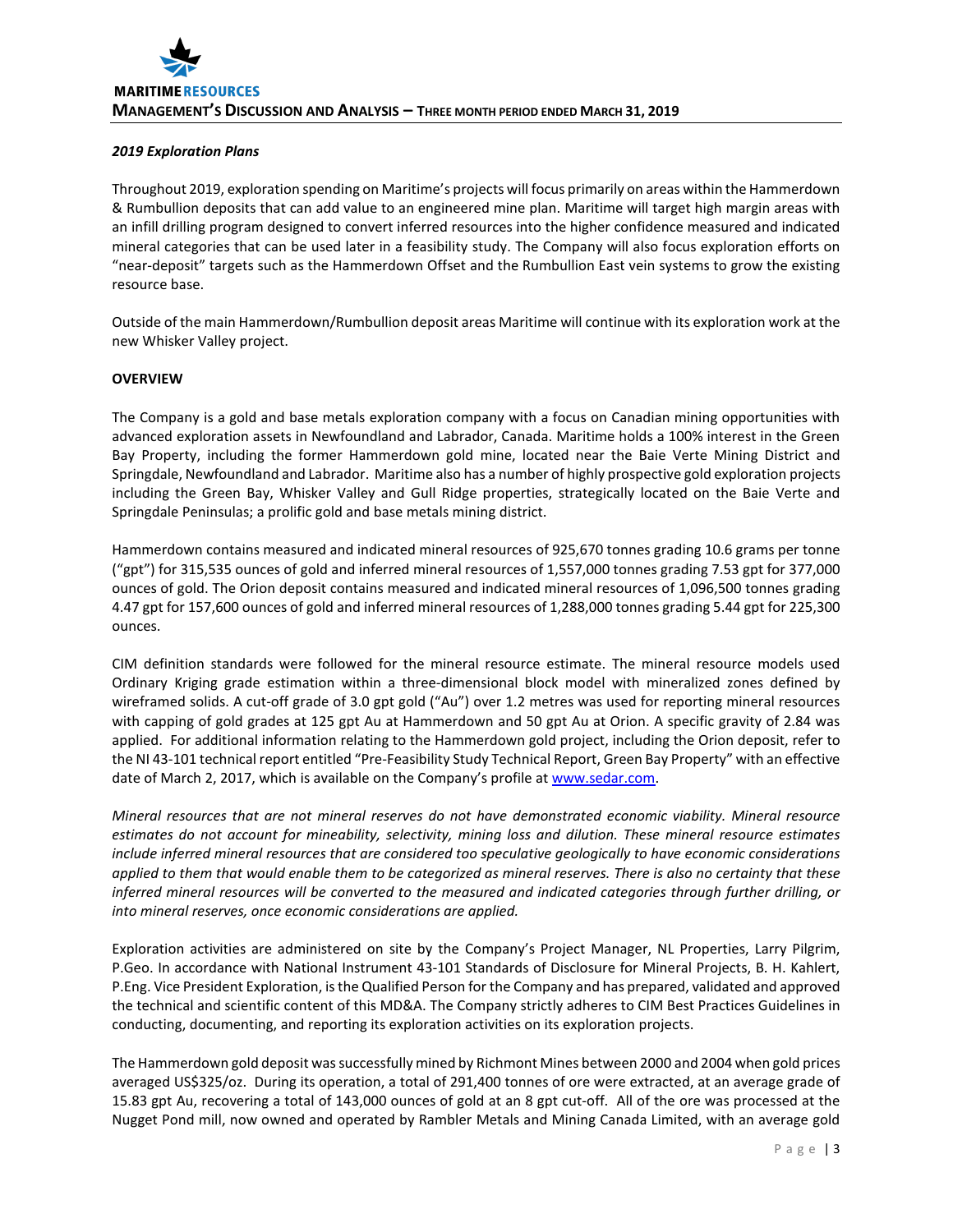recovery of 97.1%. Mining terminated in 2004 due to low gold prices with extensive gold mineralization remaining, although uneconomic at that time. The Orion gold deposit consists of two main vein systems, both of which are exposed on surface and open along strike, and down plunge to the northeast.

The Company also has entered into four option to purchase agreements for projects within 10 kilometres of its Hammerdown project (see Exploration section below).

The Whisker Valley properties are earlier stage exploration targets that have returned excellent results from the first phase trenching and geophysical programs carried out in late 2017 and the first two quarters of 2018. During the fourth quarter of 2018, the Company completed a first stage drill program of approximately 650 metres to follow up on the success of the early stage programs.

On April 12, 2019, the Company announced that it closed a non-brokered private placement raising aggregate gross proceeds of \$6,092,500 through the issuance of a combination of units (the "Units") at a price of \$0.10 per Unit and flow-through units (the "FT Units") at a price of \$0.12 per FT Unit (the "Offering"). The Company issued a total of 56,896,662 Units and FT Units; 36,755,000 Units and 20,141,662 FT Units. Each unit consists of one common share and one-half (1/2) of one transferable common share purchase warrant that entitles the holder to acquire one common share of the Company at a price of \$0.15 per common share for a period of 24 months following the closing date of the Offering. The Company has agreed to pay aggregate finders' and advisory fees of 7% in cash or units of the gross sales of Units and FT Units and issued 7% finders' warrants of the number of Units and FT Units sold by certain brokers in the Offering. The finders' and advisory fees amounted to an aggregate of \$412,909 and 3,863,294 finders' warrants, including \$156,532 and 1,563,273 finders' warrants to Dundee Goodman Merchant Partners, a division of Goodman & Company, Investment Counsel Inc. As an advisor, Sprott Capital Partners LP received \$156,532 and 1,563,273 finders' warrants, and for certain orders, received finders' fees in the aggregate of \$11,995, for services related to its engagement. Following the financing, Dundee Corporation's wholly owned subsidiary, Dundee Resources Limited now owns 36,932,036 shares of Maritime, representing an approximate 19.54% interest.

#### **EXPLORATION**

Maritime's Green Bay, Whisker Valley and Gull Ridge properties straddle two major fault systems, the Baie Verte Fault Line and the Green Bay Fault. It is believed that these regional fault structures and closely related splay faults played a significant role in the formation of these gold deposits. The properties are strategically located to target the gold potential along this significant regional structural belt, that has juxtaposed a wide variety of rock types originating from a variety depositional environment. The Baie Verte Peninsula properties include an association with a regional deep crustal fault zone and important conduits for gold bearing fluids; gold mineralization is epigenetic, structurally-controlled and often associated with splays or secondary structures off regional-scale fault zones; and gold mineralization occurs in a wide range of rock types, and styles.

Maritime's exploration to date on its Green Bay and Whisker Valley projects has recognized the importance of these large-scale regional structures as the conduits for the localization and transport of mineralizing fluids and the secondary splay structures as a depositional environment for these gold rich fluids. This mineralizing system has been productive and formed the Hammerdown Mine gold deposit where high-grade gold and significant widths have been demonstrated. Between 2000 - 2004 Richmont Mines produced a total of 143,000 ounces from 291,400 tonnes of ore at a grade of 15.83 gpt Au. Similarities have also been recognized between the mineralization at Hammerdown with the gold mineralization discovered on Maritime's adjacent Whisker Valley property.

The results achieved to date on the Whisker Valley and Gull Ridge properties have been very encouraging. In 2019, Maritime has an extensive exploration plan in place, focusing on advancing major gold targets identified to date and regional property wide exploration to identify targets that may have been missed as a result of the localized and sporadic nature of the historical work. The 2019 program will entail geological and structural mapping, sampling, ground geophysics, trenching and diamond drilling. Work will commence in late April 2019 with a 1,000-line kilometre airborne geophysical survey covering Maritime's entire Whisker Valley and Gull Ridge properties.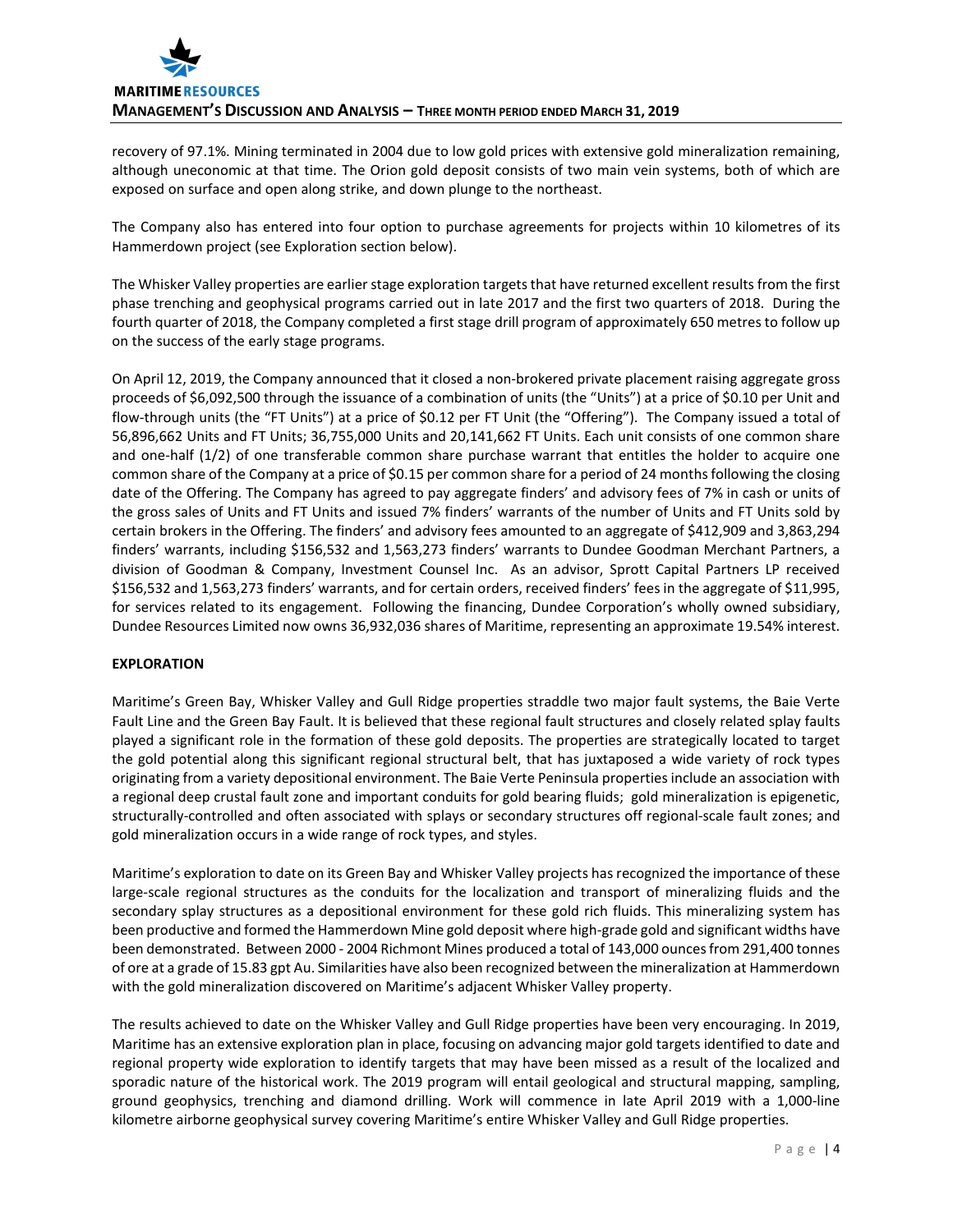# **Green Bay Project**

Maritime's Green Bay property in central Newfoundland and Labrador hosts the Company's gold and base metal deposits. The recently closed (2004) Hammerdown Mine includes the adjacent Rumbullion and Muddy Shag Gold deposits. The Orion Gold deposit is situated 1.5 kilometres to the Southwest and the Lochinvar base-precious metal VMS deposit is located one kilometre east of Hammerdown.

The main Hammerdown deposit is cut off by a major fault and geological interpretations currently favour that part of the deposit has been offset at depth. An exploration model is being developed to test for the extension of this deposit. The Rumbullion vein system extends for 800 metres to the northeast of the current deposit area and represents a further opportunity to add new, shallow resources into the Hammerdown resource base. Recent optioning of the adjacent Inomin Resources property has added further potential extension to the Rumbullion trend.

# *Hammerdown 2018 Drilling Program on the J, K and L Veins*

The Company completed 1,733 metres of drilling in 31 drill holes immediately south of the historical open pit mining area. The program was designed to follow up on the unmined J, K L and M3 gold rich quartz/sulphide vein system that was outlined from a surface trenching program late 2017 and to test the mineralization in the top 30 metres below surface. The goal of the program was to outline a new mineral resource that could potentially be evaluated as a start-up open pit mining operation. During start-up of the original Hammerdown Mine in 2000, Richmont produced approximately 8,500 ounces from the small open pit over a period of just four months before commencing underground operations.

Drill core assays from the Phase 1 diamond drill hole program reported over 100 significant gold assay intercepts in the area immediately southwest and south of the historical open pit mining. A number of the previously designated gold vein zones were intersected in the 2018 program including the J, K, L and M3 vein system. The drilling also identified lower grade zones (1 to 5 gpt Au assays) newly designated as the SFV (sheared felsic volcanic) and QFP (quartz feldspar porphyry) which were not adequately sampled and assayed during the historical exploration and mining period. This newly identified lower grade mineralization is close enough to surface to be captured into a new open pit shell or smaller satellite shell.

The Phase 1 drill hole collars were surveyed and brought into the Company's 3D software to evaluate the continuity of zones. These results will be compiled along with all the available historical drilling data in the area to determine if these new shapes can be used to establish a resource/ reserve as an open pit shell design.

To date, over 21 gold bearing veins and mineralized zones have been drill tested at Hammerdown of which only ten of these veins were partially mined by the previous operators.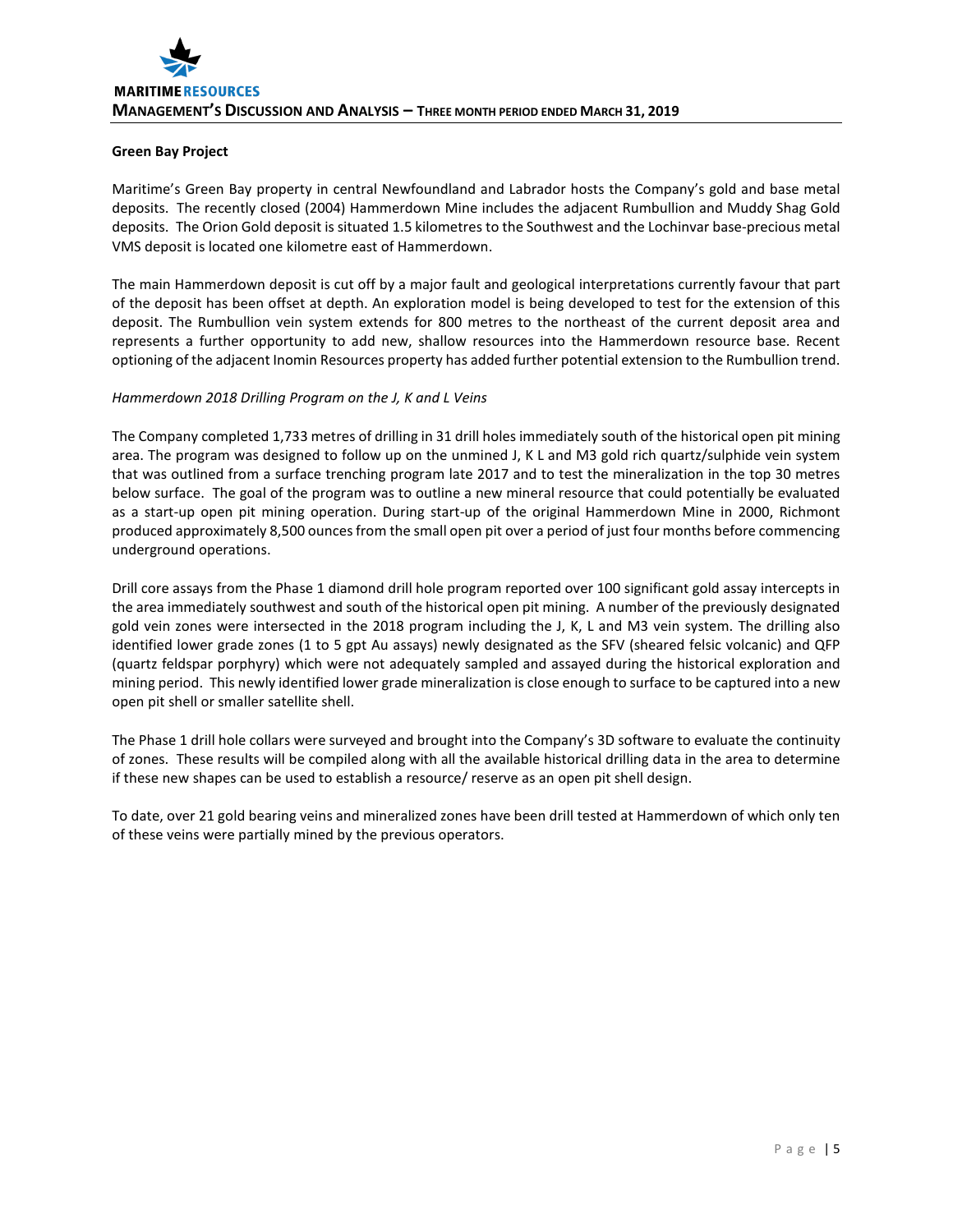| Table 1. Significant Drill Hole Intersections -- Hammerdown 2018 Drilling Program on the J, K and L Veins |  |  |
|-----------------------------------------------------------------------------------------------------------|--|--|
|-----------------------------------------------------------------------------------------------------------|--|--|

| Vein/Zone           | <b>Drill Hole</b> | From  | <b>To</b> | Width m | Au (gpt) |
|---------------------|-------------------|-------|-----------|---------|----------|
| K1 Zone             | MP-18-31          | 22.85 | 23.88     | 1.03    | 6.66     |
|                     | Includes          | 22.85 | 23.21     | 0.36    | 13.79    |
|                     |                   |       |           |         |          |
| K <sub>2</sub> Zone | MP-18-31          | 26.75 | 29.00     | 2.25    | 2.11     |
| K3 Zone             | MP-18-31          | 36.20 | 37.72     | 1.52    | 2.78     |
|                     |                   |       |           |         |          |
| K1 Zone             | MP-18-34          | 29.83 | 31.03     | 1.20    | 3.12     |
|                     | Includes          | 30.33 | 30.53     | 0.20    | 18.20    |
| K1 Zone             | MP-18-36          | 73.11 | 74.07     | 0.96    | 2.96     |
| <b>SFV</b>          | MP-18-37          | 16.07 | 17.84     | 1.77    | 1.77     |
| K1 Vein             | MP-18-39          | 68.50 | 69.70     | 1.20    | 10.95    |
|                     | Includes          | 69.00 | 69.20     | 0.20    | 54.32    |
|                     |                   |       |           |         |          |
| <b>K2 Vein</b>      | MP-18-42          | 12.20 | 13.64     | 1.44    | 27.20    |
|                     | Includes          | 12.70 | 13.14     | 0.44    | 88.60    |
| K3 Vein             | MP-18-42          | 14.53 | 16.29     | 1.76    | 3.87     |
|                     | Includes          | 14.53 | 15.03     | 0.50    | 9.84     |
| <b>SFV</b>          | MP-18-44          | 41.22 | 42.58     | 1.36    | 1.99     |
| <b>SFV</b>          | MP-18-46          | 21.00 | 22.00     | 1.00    | 2.21     |
| <b>QzPy Vein</b>    | MP-18-47          | 12.59 | 14.11     | 1.52    | 3.36     |
|                     | Includes          | 13.19 | 13.61     | 0.42    | 11.89    |

#### *New Property Acquisition*

During the third quarter of 2018, the Company finalized an Option to Purchase Agreement with Inomin Mines Inc. to earn a 100% interest in a property comprised of two separate claim blocks consisting of a total of 129 claim units covering over 3,225 hectares (the "King's Point Property"). The King's Point Property covers geological extensions to the Company's Hammerdown gold deposit that host a number of high-grade gold veins and base metal occurrences.

The northern claim block is located within only two kilometres of the Hammerdown gold deposit. This property covers known extensions of the gold bearing deformation zone that host the Hammerdown and Orion deposits including several narrow gold vein intercepts within the Golden Anchor prospect. These veins are similar to the Hammerdown veins with historic samples assaying up to 3 gpt Au and have never been followed up. Under the terms of the agreement Maritime will earn 100% interest in the Inomin property over a 3-year period by spending \$600,000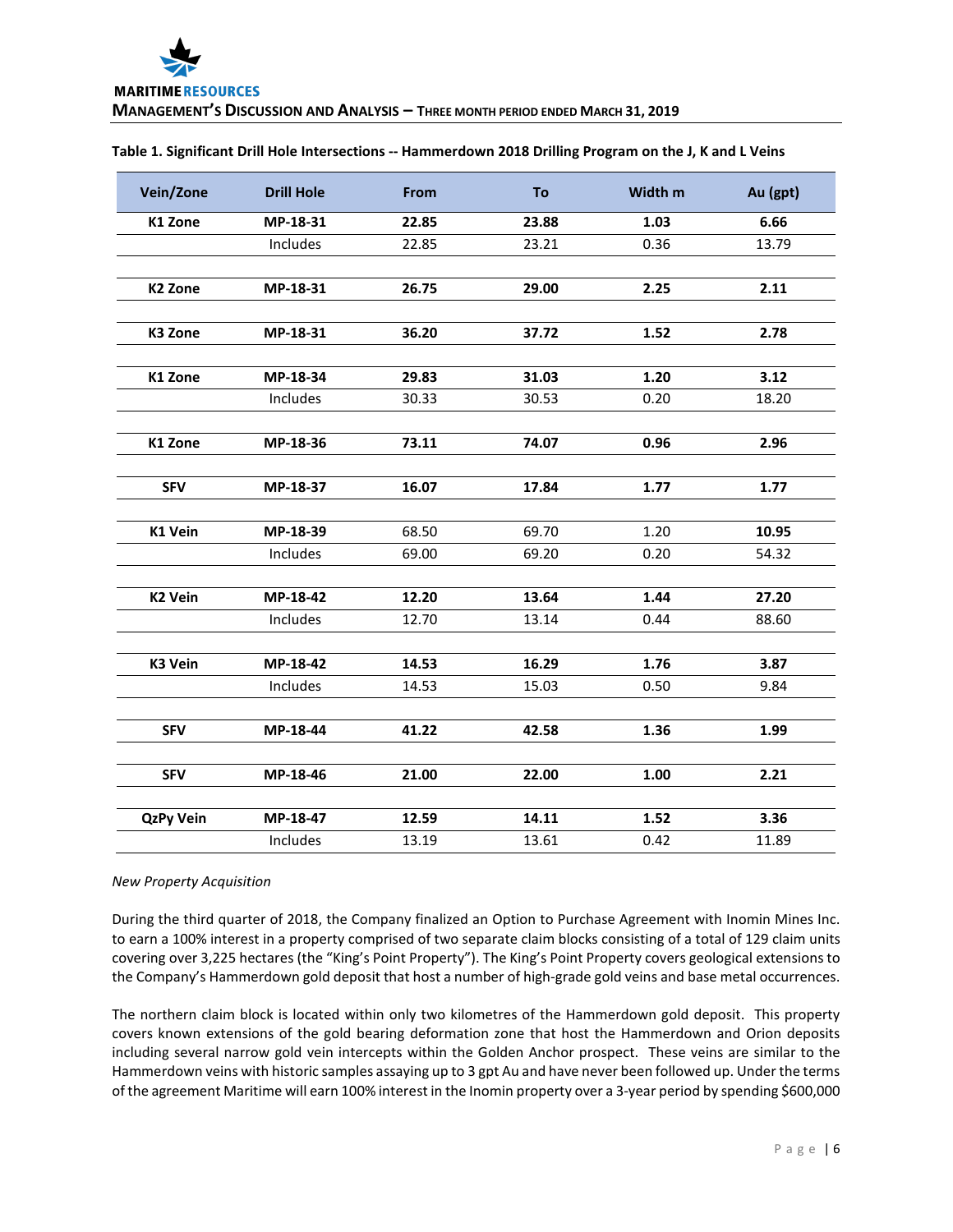

making cash payments totaling \$300,000 and issuing 2,000,000 shares of Maritime in accordance with the following schedule:

|                    |               |                      | <b>Minimum required</b> |
|--------------------|---------------|----------------------|-------------------------|
|                    | Cash          | <b>Common shares</b> | exploration expenditure |
|                    |               | #                    |                         |
| Upon approval      | 25,000 (paid) | 500,000 (issued)     |                         |
| September 17, 2019 | 50,000        | 500,000              | 75,000                  |
| September 17, 2020 | 100,000       | 500,000              | 150,000                 |
| September 17, 2021 | 125,000       | 500,000              | 375,000                 |
|                    | 300,000       | 2,000,000            | 600,000                 |

During the fourth quarter of 2018, the Company began surface work on the King's Point Property, mainly prospecting, geochemical sampling and mapping on both the historical target as well as new areas.

#### **Whisker Valley Project**

The work that was carried out on the Whisker Valley project during the fall of 2017 identified three sub-parallel vein systems that now extend for over 200 metres. The high-grade nature of the veins has been encountered over the entire 200 metres of exposed trenches and is open in both directions.

Whisker Valley is characterized by a series of three sulphide bearing quartz veins containing high grade gold (Gary, Ben and Jackson) that have been trenched and sampled over a 200 metre strike length (see press release dated January 22, 2018). The similarities to Hammerdown are very evident, even at this early stage of exploration. Whisker Valley is located approximately 10 kilometres north of Hammerdown. A 2018 geophysical survey extended the possible strike extent to 500 metres. (See press release dated September 26, 2018.)

| Vein/Zone      | <b>Drill Hole</b> | From (m) | To $(m)$ | Width (m) | Au (gpt) |
|----------------|-------------------|----------|----------|-----------|----------|
| Gary           | WH-18-01          | 83.50    | 84.49    | 0.99      | 1.69     |
|                | WH-18-01          | 93.45    | 96.64    | 3.19      | 3.16     |
|                | WH-18-01          | 98.30    | 98.50    | 0.20      | 2.65     |
|                |                   |          |          |           |          |
| <b>Jackson</b> | WH-18-02          | 82.80    | 83.60    | 0.80      | 4.08     |
|                | WH-18-02          | 85.41    | 85.70    | 0.29      | 15.18    |
|                |                   |          |          |           |          |
| <b>Ben</b>     | WH-18-03          | 32.07    | 32.19    | 0.12      | 3.05     |
|                | WH-18-03          | 33.89    | 34.09    | 0.20      | 1.52     |
|                | WH-18-03          | 45.10    | 46.07    | 0.97      | 16.04    |
|                | Including         | 45.67    | 46.07    | 0.40      | 36.61    |
|                |                   |          |          |           |          |
| Gary           | WH-18-04          | 42.30    | 42.55    | 0.25      | 5.54     |
|                | WH-18-04          | 73.37    | 73.70    | 0.33      | 24.06    |

## **Table 2. Significant Drill Hole Intersections -- Whisker Valley December 2018 Drill Program**

*Ben Vein*

As previously released (press release dated November 29, 2017), the Ben Vein has been exposed over a strike length of 90 metres and remains open in both directions. Results from the most westerly portion of the Ben 1 Vein has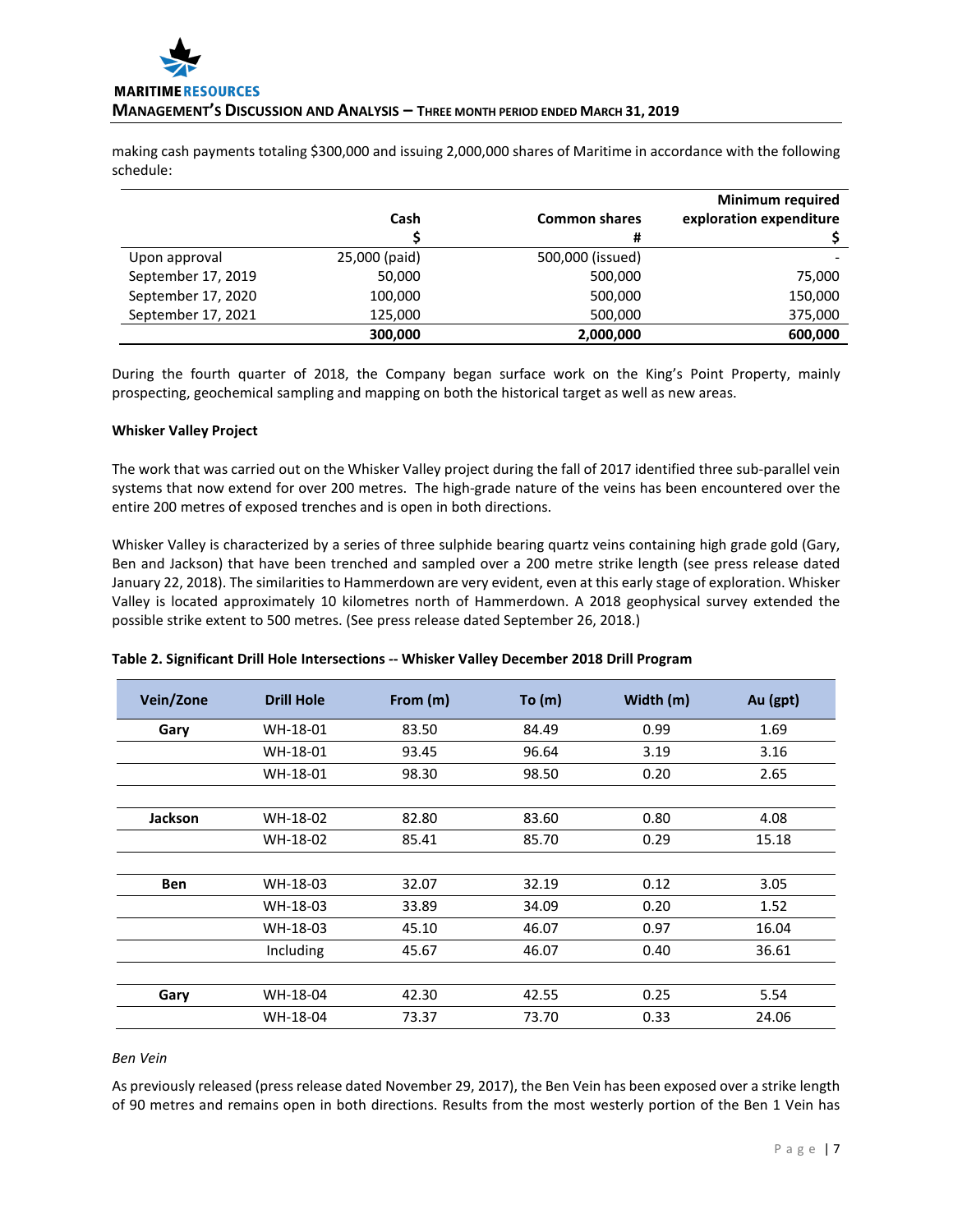returned a weighted average grade over 31 metres of 7.57 gpt Au over an average width of 1.31 metres. The Ben 2 Vein, as previously released, returned a weighted average grade over 31 metres grading 13.42 gpt Au over an average width of 1.09 metres. These are parallel veins that sit approximately two metres apart at the western end of the exposed system. The most recent assays of the easterly extension of the Ben 2 Vein has returned composited grades of 4.25 gpt Au over a strike length of 13.00 metres, 2.02 gpt Au over a strike length of 22.50 metres, 4.7 gpt Au over a strike length of 5 metres, as well as, 1.34 gpt Au over a strike length of 17.50 metres.

## *Jackson Vein*

As previously released (press release dated January 22, 2018), the Jackson Vein has been mapped over a total strike length of 84 metres with composited results from the most easterly 34 metre section of the vein returning a weighted average grade of 13.66 gpt Au with an average vein width of 1.23 metres. The most recent assays of the westerly extension of the Jackson 2 Vein has returned composited grades of 10.22 gpt Au over a strike length of 23.75 metres, as well as 3.59 gpt Au over a strike length of 26.25 metres as outlined in the table above. Significant to note as well are the occurrence of mineralized tension gash veins/ alteration in the immediate hanging wall and footwall to the Jackson Vein. Assays from several tension gash/ alteration returned 15.73 gpt Au over 0.30 metres, 3.78 gpt Au over 0.36 metres as well as 20.38 gpt Au over 0.15 metres.

# *Gary Vein*

The Gary Vein is located on the most easterly exposed portion of the vein system discovered during the trenching program last fall. The vein is represented by a robust gold base metal bearing quartz vein, containing localized occurrences of galena, pyrite and chalcopyrite and visible gold hosted in altered granitic rocks. The Gary Vein has now been mapped over a strike length of 28 metres and remains open in both directions. Results from the channel samples returned a weighted average grade of 16.61 gpt Au with an average vein width of 0.91 metres over a projected calculated sample strike length of 38 metres. The most easterly sample returned grades of 25.67 gpt Au with the most westerly sample retuning grades of 42.91 gpt Au. Drill hole WH-18-4 was drilled on the IP anomaly 50 metres east of the last vein exposure and encountered the Gary Vein with high grade gold values. This demonstrates that the IP survey detects the extension of the Gary Vein. Further trenching will be conducted in the summer of 2019 after the completion of the planned drill program this spring.

#### *Whisker Valley Geophysical Program*

A detailed Induced Polarization (IP) program was completed at Whisker Valley in March of 2018. Approximately 15 line kilometres of surveying was completed on 50 metre spaced lines over the new Whisker Valley vein system which has outlined a series of high-grade gold veins as recently reported by Maritime. The gold veins carry disseminated pyrite and base metals sulphides which are detectable by the IP geophysical method. The 2018 IP Survey was designed to test the depth potential of the known vein system as well as search for extensions to the east and west ends of the veins. The last vein exposures at the east and west ends were channel sampled returning high-grade gold assay results exceeding 10 gpt Au on the west end and 20 gpt Au on the east end. The gold veins carry with it disseminated pyrite and base metals sulphides which are detectable by the IP geophysical method. The detailed IP program was completed in February and March 2018 and covered approximately 10-line kilometres on 50 metre spaced lines.

Interpretation of the IP Survey by consulting Geophysicist Cliff Candy, P.Geo., of Frontier Geosciences, outlined four significant anomalous responses in the survey area. The IP survey returned a strong positive response over a continuous 500 metre target area. This survey demonstrated anomalous values over the entire length of the known vein system and further extends the target area 200 metres to the east and 100 metres to the west.

The geophysical anomalies generally show increasing in strength with depth, indicating increasing sulphides in deeper portions of the veins. The strongest IP response is over the 50 metres long Gary Vein and extends for further 150 metres to the east, likely due to the presence of sulphides which is associated with gold at the Gary vein.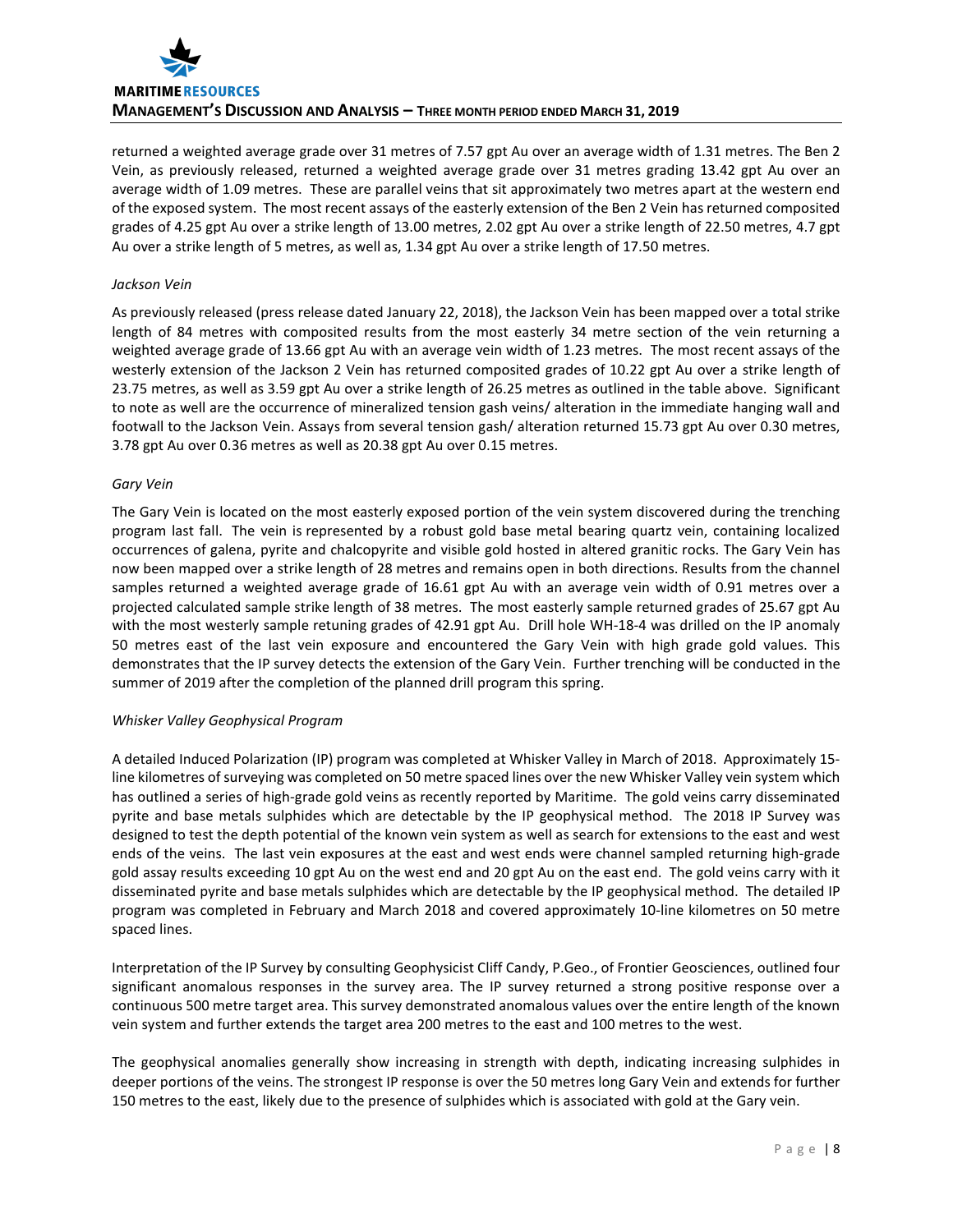#### *Whisker Valley Option Agreements*

On February 27, 2017, the Company entered into an agreement to acquire a 100% interest in the Whisker Valley property in the Baie Verte mining district of Newfoundland and Labrador, Canada, under the following terms:

|                |               |                      | <b>Minimum required</b> |
|----------------|---------------|----------------------|-------------------------|
|                | Cash          | <b>Common shares</b> | exploration expenditure |
|                |               | #                    |                         |
| Upon approval  | 25,000 (paid) | 100,000 (issued)     |                         |
| March 22, 2018 | 20,000 (paid) | 150,000 (issued)     | 100,000 (incurred)      |
| March 22, 2019 | 30,000 (paid) | 200,000 (issued)     | 250,000 (incurred)      |
| March 22, 2020 | 50,000        | 250,000              | 300,000                 |
| March 22, 2021 | 75,000        | 300,000              | 500,000                 |
| March 22, 2022 | 100,000       | 500,000              | 500,000                 |
|                | 300,000       | 1,500,000            | 1,650,000               |

The Company is required to make an additional payment to the optionors of \$50,000 on each of the first, second and third anniversary upon full exercise of its option having issued all of the payments and shares and incurred all of the expenditures. The property is subject to a 2.5 % NSR, of which 1% can be purchased for \$1,000,000 on or before the end of the second anniversary of commencement of commercial production.

On November 16, 2017, the Company further expanded the Whisker Valley project by entering into an agreement to acquire 100% interest in the El Strato property in Newfoundland and Labrador, Canada (contiguous to Whisker Valley), under the following terms:

|                   | Cash          | <b>Common shares</b> |
|-------------------|---------------|----------------------|
|                   |               | #                    |
| Upon approval     | 5,000 (paid)  | 250,000 (issued)     |
| November 23, 2018 | 10,000 (paid) | 250,000 (issued)     |
| November 23, 2019 | 25,000        | 250,000              |
|                   | 40,000        | 750,000              |

On December 1, 2017, the Company also added to the Whisker Valley project by entering into an agreement to acquire 100% interest in the Strugglers Pond property in Newfoundland and Labrador, Canada (contiguous to Whisker Valley), under the following terms:

|                   |              |                      | <b>Minimum required</b> |
|-------------------|--------------|----------------------|-------------------------|
|                   | Cash         | <b>Common shares</b> | exploration expenditure |
|                   |              | #                    |                         |
| Upon approval     | 2,000 (paid) | 10,000 (issued)      | 5,000 (incurred)        |
| December 27, 2018 | 3,000 (paid) | 15,000 (issued)      | 25,000 (incurred)       |
| December 27, 2019 | 10,000       | 25,000               | 50,000                  |
| December 27, 2020 | 15,000       | 50,000               | 120,000                 |
|                   | 30,000       | 100,000              | 200,000                 |

Both the El Strato and Strugglers Pond properties are subject to separate 2% NSR royalties, of which 1% can be purchased for \$1,000,000 on or before the end of the second anniversary of commercial production.

#### **Gull Ridge Project**

In January 2019, the Company staked the new Gull Ridge project claims which include approximately 6,450 hectares on 258 claim units situated in the southern part of the Baie Verte Peninsula. The Gull Ridge property has been recognized by Maritime as a significant underexplored target area for base and precious metals. During the 2019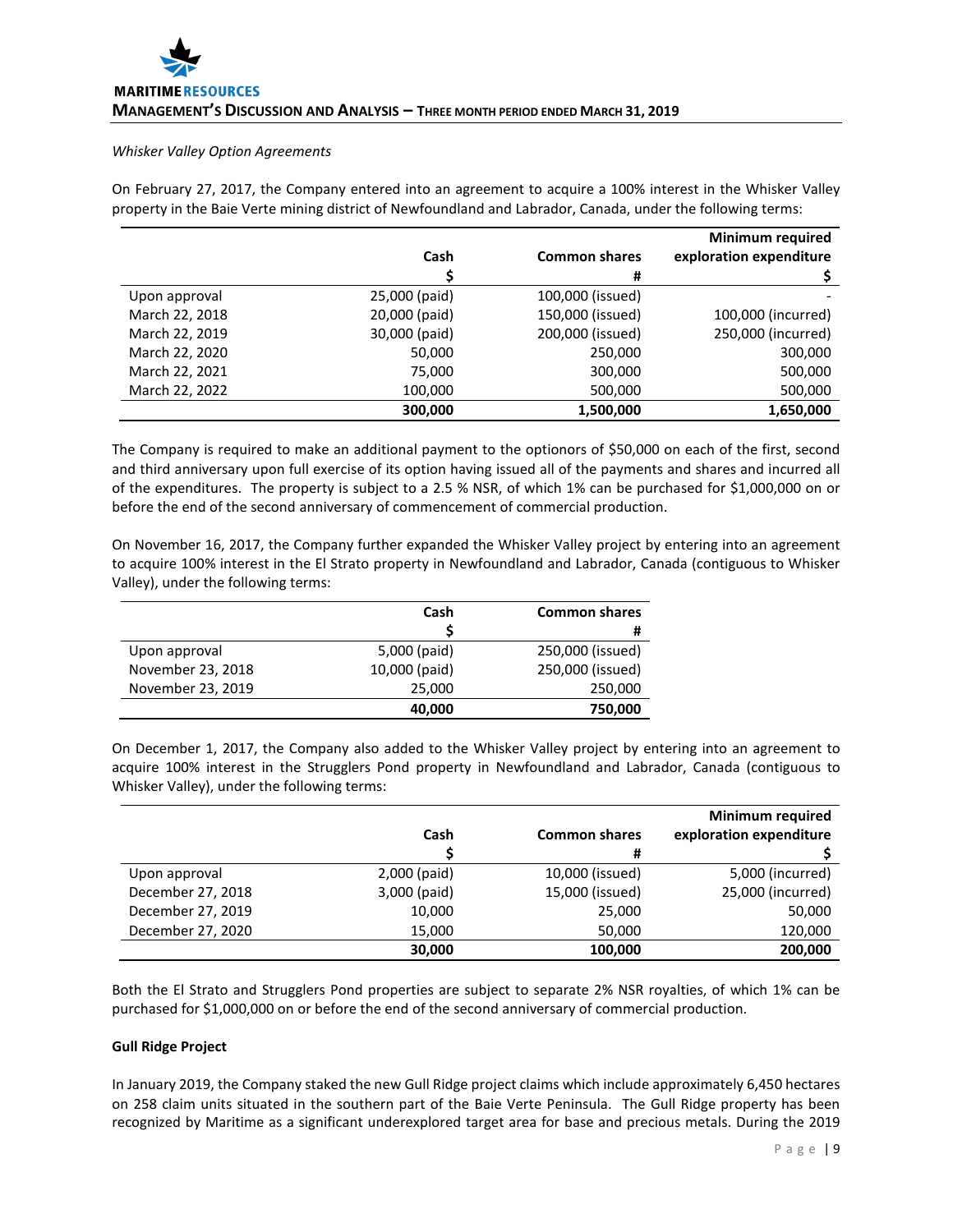

exploration season Maritime will complete a comprehensive compilation of all historical exploration data completed over the Gull Ridge property area. Field work in 2019 will consist of field mapping, prospecting and focused geochemistry.

#### **FINANCIAL POSITION**

#### **Cash and cash equivalents**

Cash totaled \$955,162 as at March 31, 2019, compared to \$2,359,066 as at December 31, 2018. The decrease in cash and cash equivalents is mainly due to the payment of severances during the period and also results from expenditures on the Company's exploration activities and corporate general and administrative expenses. The Company's Canadian cash and cash equivalents are held on deposit or in highly liquid, fully redeemable Guaranteed Investment Certificates with a major Canadian bank.

#### **Receivables**

Receivables of \$64,797 as at March 31, 2019, compared to \$40,953 as at December 21, 2018 related mainly to input sales tax.

## **Mineral properties**

Expenditures incurred on the Company's 100% owned Green Bay, Whisker Valley and Gull Ridge properties, follow:

|                                | <b>Green Bay</b> | <b>Whisker Valley</b> | <b>Gull Ridge</b> | <b>Total</b> |
|--------------------------------|------------------|-----------------------|-------------------|--------------|
|                                |                  |                       |                   | \$           |
| Balance, December 31, 2017     | 6,250,856        | 218,748               |                   | 6,469,604    |
| Acquisition costs - cash       | 25,000           | 48,000                |                   | 73,000       |
| Acquisition costs - shares     | 45,000           | 37,700                |                   | 82,700       |
| <b>Exploration expenses:</b>   |                  |                       |                   |              |
| Drilling and assaying          | 289,772          | 77,842                |                   | 367,614      |
| Geology and engineering        | 473,476          | 146,442               |                   | 619,918      |
| Property                       | 55,991           | 585                   |                   | 56,576       |
| Geophysics                     | 11,208           | 47,500                |                   | 58,708       |
| Other                          | 13,266           | 9,611                 |                   | 22,877       |
|                                | 913,713          | 367,680               |                   | 1,281,393    |
| Less: Recoveries and grants    | (10, 153)        |                       |                   | (10, 153)    |
| Net additions                  | 903,560          | 367,680               |                   | 1,271,240    |
| Balance, December 31, 2018     | 7,154,416        | 586,428               |                   | 7,740,844    |
| Acquisition costs - cash       |                  |                       | 3,870             | 3,870        |
| Acquisition costs - shares     |                  | 49,000                |                   | 49,000       |
| <b>Exploration expenses:</b>   |                  |                       |                   |              |
| Drilling and assaying          | 72,977           |                       |                   | 72,977       |
| Geology                        | 86,320           | 104,668               | 1,813             | 192,801      |
| Property                       | 1,350            |                       |                   | 1,350        |
| Pre-feasibility study update   | 79,149           |                       |                   | 79,149       |
|                                | 239,796          | 153,668               | 5,683             | 399,147      |
| Less: Recoveries and grants    |                  |                       |                   |              |
| Net additions                  | 239,796          | 153,668               | 5,683             | 399,147      |
| <b>Balance, March 31, 2019</b> | 7,394,212        | 740,096               | 5,683             | 8,139,991    |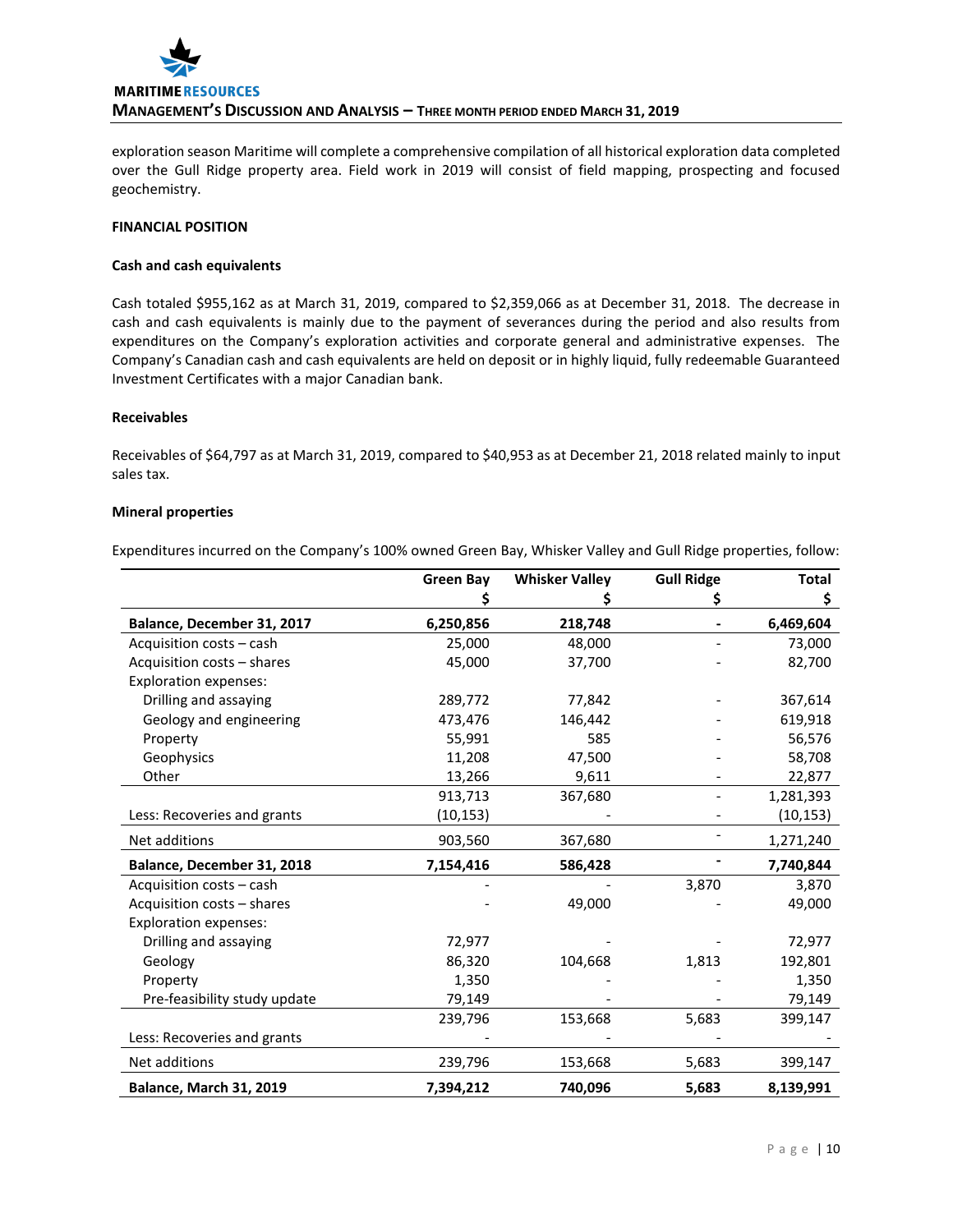

During the year ended December 31, 2018, the Company received \$10,153 pursuant to an application made with the Newfoundland and Labrador government in respect of the Newfoundland and Labrador Mineral Incentive Junior Exploration Assistance Program ("JEAP") grant for exploration conducted during 2017. Subsequent to the end of the period, the Company received a Newfoundland and Labrador JEAP grant of \$65,250 for exploration conducted during 2018.

## **Right of use asset and lease liability**

The Company has applied IFRS 16 using the modified retrospective approach which requires the cumulative effect of initial application to be recognized in retained earnings at January 1, 2019. On adoption of IFRS 16, the Company recognized a lease liability for an office lease previously classified as an operating lease under IAS 17. The liability was measured at the present value of the remaining lease payments, discounted using the Company's applicable incremental borrowing rate as of January 1, 2019 of 8% and assumes Maritime will not renew the lease upon termination. On transition, the associated right-of-use asset was measured at \$106,720 being the amount equal to the lease liability. During the three month period ended March 31, 2019, the lease liability was reduced by \$20,500 for payments during the period. As at March 31, 2019, the Company is required to pay \$90,000 in undiscounted lease payments over the remaining term which are due within one year.

The Company has elected not to recognize a right of use asset and lease liability for a month to month sub lease that is has for its Toronto office. This lease can be terminated without permission with no significant penalty and does not meet the definition of an enforceable contract under IFRS 16. The lease payments associated with this lease are charged directly to the statement of loss and comprehensive loss.

#### **Trade and other payables**

Trade and other payables were \$263,828 as at March 31, 2019 compared to \$121,441 as at December 31, 2018. The increase is due to the increased level of activities at the Company's exploration projects during the period.

#### **Loan**

On April 25, 2017, the Company entered into a loan arrangement ("Bridge Financing Agreement") pursuant to which it received \$500,000 and provided for a maturity date of one year (the "Maturity Date"), interest of 8% per annum and was repayable upon earliest of: the maturity date, raising \$2,000,000 or more in equity or debt financing, or committing an event of default. In connection with the Bridge Financing Agreement, the lender received a bonus of 333,333 common shares of the Company valued at \$46,667, non-transferable warrants valued at \$105,387 allowing for the purchase of up to, in the aggregate, 1,666,666 additional common shares of the Company at \$0.15 per share, which expired unexercised on April 26, 2018, and cash finders fees of \$30,000. The effective interest rate, including bonus shares and warrants was 44%. During the period ended March 31, 2018, the Company recorded accrued interest of \$9,315 and accretion expense of \$57,360 in the statement of loss and comprehensive loss and the loan balance accreted to \$500,000. On March 26, 2018, the loan of \$500,000 and related interest of \$36,712 was repaid.

#### **Private placements and flow-through premium liability**

 Pursuant to a private placement on November 7, 2018, the Company issued 25,460,900 non flow-through units ("November 2018 NFT Units") at \$0.11 per unit and 5,402,000 flow-through units ("November 2018 FT Units") at \$0.13 per unit, for gross proceeds of \$3,502,959. Each unit consisted of one flow-through common share of the Company and one-half of one common share purchase warrant, where each whole warrant entitles the holder to purchase one common share of the Company at a price of \$0.15 per warrant share expiring November 7, 2020. The flow-through shares were issued at a premium of \$108,040. Pursuant to the Company incurring eligible flow-through expenditures during the three month period ended March 31, 2019, \$32,627 was recognized into income. As at March 31, 2019, the Company has \$490,187 of flow-through expenditures remaining to be incurred.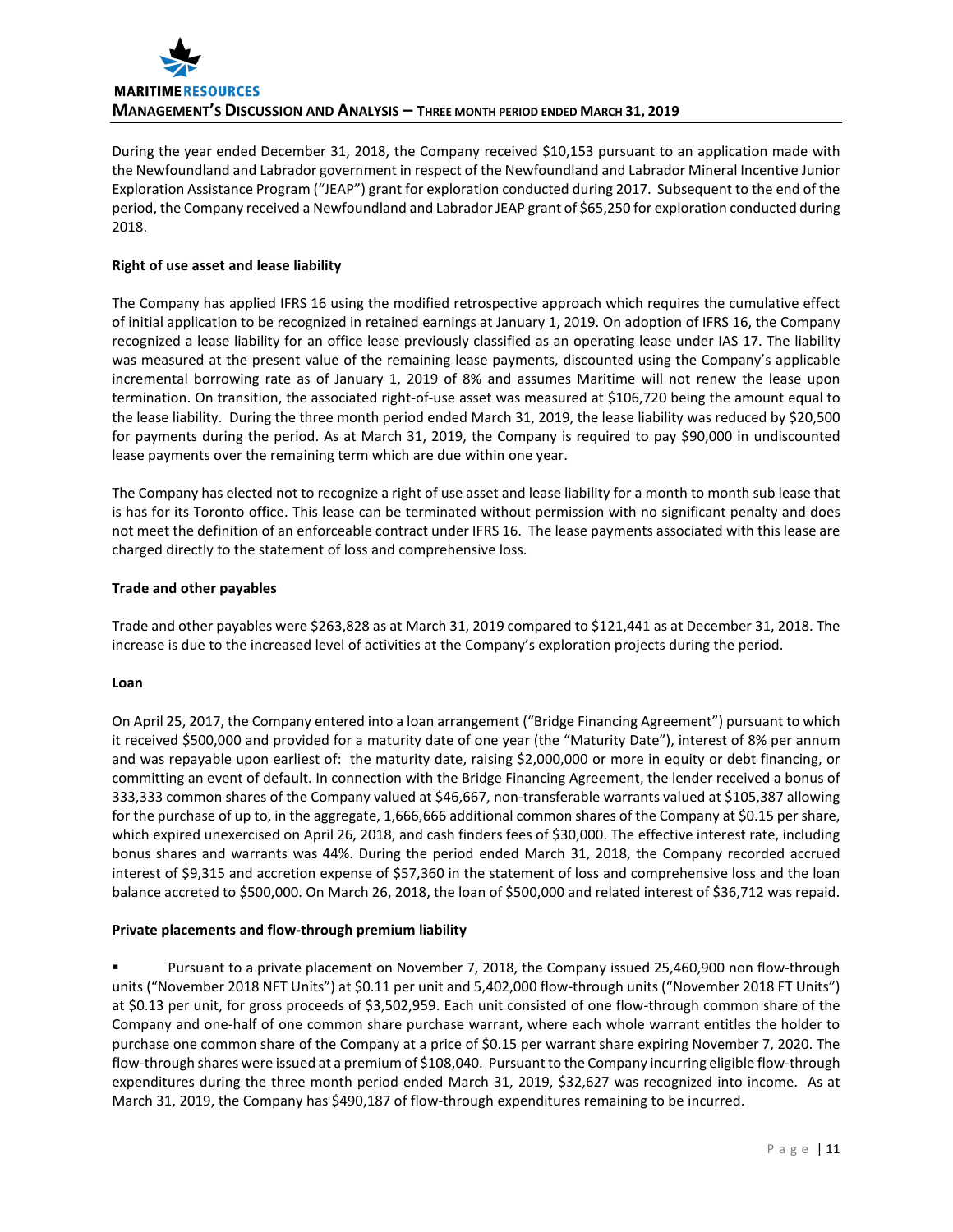In connection with this private placement, the Company issued 2,152,791 finders' units. Each finders' unit is comprised of one common share and one-half (1/2) of one non-transferable warrant where each whole finders' unit warrant is exercisable to purchase one common share of the Company at a price of \$0.15 per common share for a period of 24 months expiring November 7, 2020. Also in connection with this private placement, finders' fees of 2,152,791 finders' warrants were issued and entitle the holder to purchase one common share of the Company at a price of \$0.11 per finders' warrant share for a period of 24 months expiring November 7, 2020.

The finders' unit warrants and the NFT finders' warrants were valued at \$22,344 and \$60,365, respectively, using the Black-Scholes option pricing model with the following assumptions: risk-free interest rate of 1.90%, expected life of 1.5 years, expected volatility of 72.74% and dividend yield of 0% and recorded to share issuance costs.

 Pursuant to a private placement on July 6, 2018, the Company issued 7,600,000 non flow-through units ("July 2018 NFT Units") at \$0.10 per unit and 5,166,667 flow-through units ("July 2018 FT Units") at \$0.12 per unit, for gross proceeds of \$1,380,000. Each July 2018 FT Unit consisted of one flow-through common share of the Company and one-half of one common share purchase warrant (the "July 2018 FT Warrant"). Each whole July 2018 FT Warrant entitles the holder to purchase one common share of the Company (the "July 2018 FT Warrant Share") at a price of \$0.20 per July 2018 FT Warrant Share expiring January 6, 2020. The flow-through shares were issued at a premium of \$103,333. The Company recognized the remaining \$20,698 into income during the three month period ended March 31, 2019, following the recognition of \$82,635 in income during the year ended December 31, 2018 pursuant to the Company incurring eligible flow-through expenditures.

Each July 2018 NFT Unit consisted of one non flow-through common share of the Company and one-half of one common share purchase warrant (the "July 2018 NFT Warrant"). Each whole July 2018 NFT Warrant entitles the holder thereof to purchase one common share of the Company (the "July 2018 NFT Warrant Share") at a price of \$0.20 per July 2018 NFT Warrant Share for expiring January 6, 2020. In connection with this private placement, finders' fees of \$30,000 were paid and 480,000 July 2018 NFT Finders' Warrants were issued. Each July 2018 NFT Finders' Warrant entitles the holder to purchase one common share of the Company at a price of \$0.20 per share until January 6, 2020. The July 2018 NFT Finders' Warrants were valued at \$17,319 using the Black-Scholes option pricing model with the following assumptions: risk-free interest rate of 1.90%, expected life of 1.5 years, expected volatility of 98.47% and dividend yield of 0% and recorded to share issuance costs.

 On December 15, 2017, the Company announced a non-brokered private placement of up to \$2,000,000 through the issuance of a combination of non flow-through units ("December 2017 NFT Units") at \$0.10 per Unit and flow-through units ("December 2017 FT Units") at a price of \$0.12 per December 2017 FT Unit. Each Unit consists of one common share and one-half of one common share purchase warrant ("December 2017 Warrant"). Each whole December 2017 Warrant entitles the holder to acquire one common share of the Company at a price of \$0.20 per common share for 18 months following the closing date of the private placement (the "December 2017 NFT Warrant Share").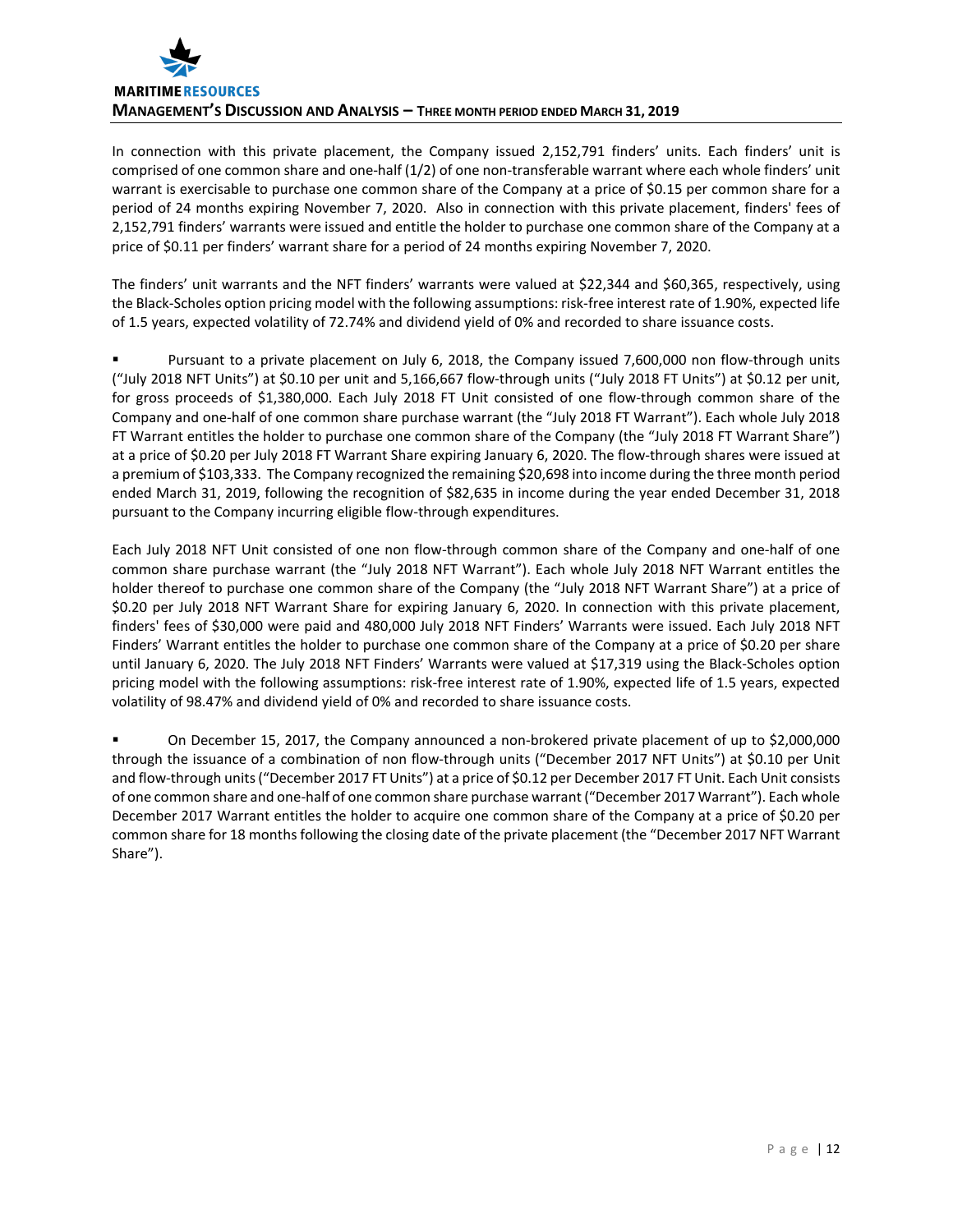

The December 2017 private placement closed in 4 tranches and raised gross proceeds of \$608,000 in the first tranche during the year ended December 31, 2017 and \$1,134,754 in 3 tranches in each of the January, February and March months of 2018 as follows:

| <b>Closing Date</b>           | January 11    | <b>February 15</b> | March 21           | Total       |
|-------------------------------|---------------|--------------------|--------------------|-------------|
| <b>Gross Proceeds</b>         | \$326,920     | \$277,834          | \$530,000          | \$1,134,754 |
| <b>FT Shares Issued</b>       | 666,000       | 250,000            |                    | 916,000     |
| <b>NFT Shares Issued</b>      | 2,470,000     | 2,478,340          | 5,300,000          | 10,248,340  |
| <b>Warrants Issued</b>        | 1,568,000     | 1,364,170          | 2,650,000          | 5,582,170   |
| <b>Warrant Exercise Price</b> | \$0.20        | \$0.20             | \$0.20             |             |
| <b>Warrant Expiry Date</b>    | July 11, 2019 | August 15, 2019    | September 21, 2019 |             |
| <b>Finders' Fees</b>          |               |                    |                    |             |
| Cash                          |               | \$8,400            | \$15,000           | \$23,400    |
| <b>NFT Shares Issued</b>      |               | 488,480            |                    | 488,480     |
| <b>Warrants Issued</b>        |               | 824,886            | 350,000            | 1.174.886   |
| <b>Exercise Price</b>         |               | \$0.20             | \$0.20             |             |
| <b>Expiry Date</b>            |               | August 15, 2019    | September 21, 2019 |             |

The flow-through shares, issued in the January 11 and February 15 tranches, were issued at premiums of \$13,320 and \$5,000, respectively, and were fully recognized into income during the year ended December 31, 2018.

| Flow-through premium liability               |            |
|----------------------------------------------|------------|
| Balance - December 31, 2017                  | 63,982     |
| Flow-through premium liability additions     | 229,693    |
| Settlement of flow-through premium to income | (164, 937) |
| Balance - December 31, 2018                  | 128,738    |
| Flow-through premium liability additions     |            |
| Settlement of flow-through premium to income | (53,325)   |
| <b>Balance - March 31, 2019</b>              | 75,413     |

#### **Shares issuances related to property option agreements**

During the three month period ended March 31, 2019, the Company issued 200,000 common shares valued at \$19,000 in connection with the Whisker Valley property.

During 2018, the Company issued 150,000 common shares valued at \$16,500 in connection with the Whisker Valley property; issued 500,000 common shares valued at \$45,000 in connection with the Inomin property; issued 250,000 common shares, valued at \$20,000, in connection with the El Strato property; and issued 15,000 common shares, valued at \$1,200, in connection with the Struggler Pond property.

# **Royalty units**

During fiscal 2016, the Company issued Royalty Units with a price of \$0.01 per Royalty Unit, and, subject to written consent of the Company, may be assigned or transferred in their entirety only. The proceeds of \$210,700 received in relation to the Royalty Units has been recorded as a Royalty Reserve within Equity.

Royalty Units will return 100% of the original investment made by the purchasers and is to be paid out of production from the Company's Green Bay project. The likelihood of the project going into production cannot be determined at this time. Total royalties payable from the Royalty Units ("Royalty Payment") are capped at \$3,440,500 being the price for which the Equity Units (comprised of common shares and common share warrants) and Royalty Units were purchased. Royalty Payments will be made annually beginning on the first anniversary of the date of commencement of commercial production for the Project. Royalty Payments will be funded solely from 10% of annual net cash flow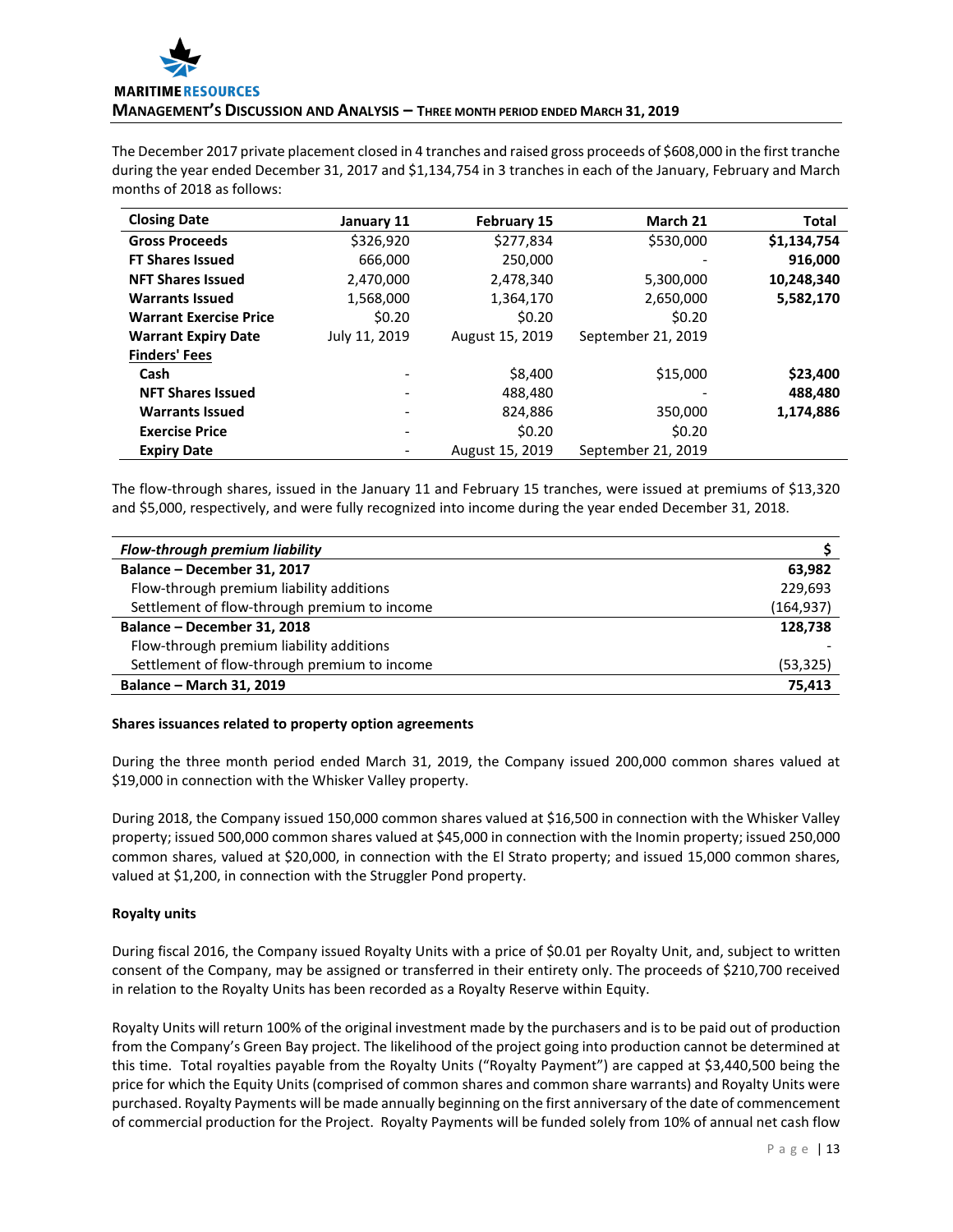

from the Project, with net cash flow representing net production revenues realized from the Project after deduction of all Project operating and debt servicing costs. At the option of the Company, Royalty Payments will be paid either in cash or in gold.

#### **Hostile takeover bid**

Pursuant to discussions which commenced during the first quarter of 2018, on April 13, 2018, Anaconda Mining Inc. ("Anaconda") made a formal unsolicited offer to the Company and its shareholders, to acquire all of the issued and outstanding shares of the Company. The offer contemplated the exchange of one common share of the Company for consideration of 0.39 of a common share in Anaconda. The Company engaged legal counsel, financial advisors and strategic advisors to evaluate Anaconda's offer and incurred expenditures of \$26,798 during the three month period ended March 31, 2018 and \$619,758 as of December 31, 2018, relating to this offer. On July 12, 2018, Anaconda withdrew their formal unsolicited offer to the Company and its shareholders.

#### **RESULTS OF OPERATIONS**

|                                               | 2019          | 2018       | Change     |
|-----------------------------------------------|---------------|------------|------------|
| Three month periods ended March 31            |               |            |            |
| <b>Expenses</b>                               |               |            |            |
| Salaries and benefits                         | 94,314        |            | (94, 314)  |
| Severance                                     | 884,497       |            | (884,497)  |
| Administration                                | 75,639        | 88,500     | 12,861     |
| Consulting                                    | 28,000        | 87,000     | 59,000     |
| Professional fees                             | 27,448        | 14,689     | (12, 759)  |
| Directors' fees                               | 17,500        | 4,500      | (13,000)   |
| Investor relations and promotion              | 12,478        | 165,147    | 152,669    |
| Depreciation                                  | 21,344        |            | (21, 344)  |
| Interest expense on lease liability           | 1,998         |            | (1,998)    |
| Financing expense, accretion and interest on  |               | 66,675     | 66,675     |
|                                               | (1, 163, 218) | (426, 511) | (736, 707) |
| Interest income                               | 5,581         |            | 5,581      |
| Recognition of flow-through premium liability | 53,325        | 26,044     | 27,281     |
| Loss and comprehensive loss for the year      | (1,104,312)   | (400,467)  | (703,845)  |
| Loss per share                                | (0.01)        | (0.01)     |            |

For the three month period ended March 31, 2019, the Company incurred a loss and comprehensive loss in the amount of \$1,104,312 (2018 – \$400,467). Expenses during the three months ended March 31, 2019 were higher than the comparative period due to the payment of severance of \$884,497 to the former management team of the Company partially offset by lower corporate expenses during the period (See Transactions with Related Parties below). Depreciation and interest expense on lease liability relate to the amortization of the right of use asset and accretion of the lease liability for an office lease of the Company under the new accounting policy adoption for Leases as of January 1, 2019 (see New Accounting Standards below).

During the period ended March 31, 2019, the Company incurred \$8,700 for an office lease included in Administration in the statement of loss and comprehensive loss and not included in lease liabilities.

Pursuant to qualifying flow-through expenditures incurred during the three month period ended March 31, 2019, the flow-through premium liability was reduced by \$53,325 (2018 – \$26,044) and recorded in income as Recognition of the flow-through premium liability.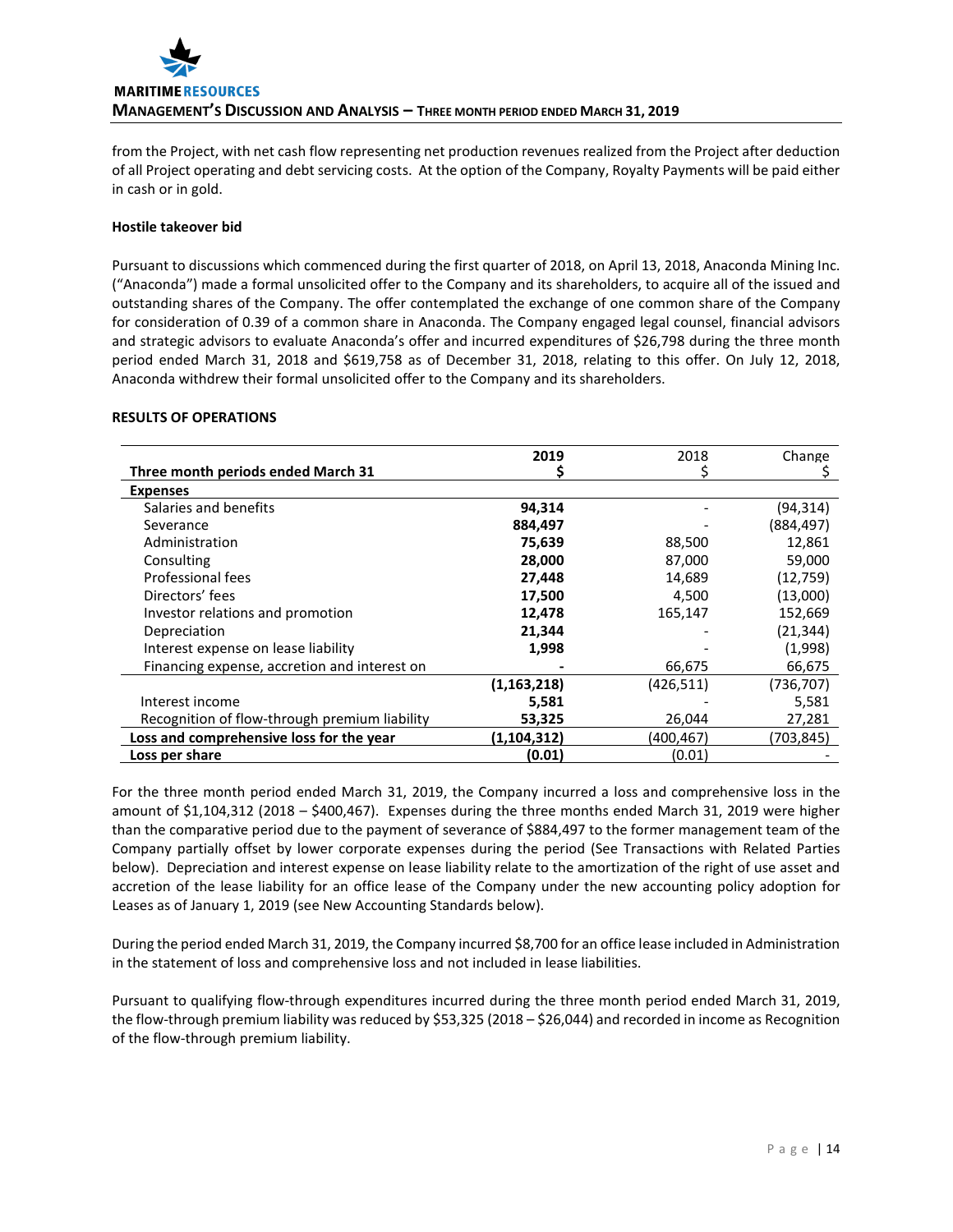## **SUMMARY OF QUARTERLY RESULTS**

The following table summarizes information derived from the Company's financial statements for each of the eight most recently completed quarters.

| in thousands, except per         | <b>Mar 31</b><br>2019 | <b>Dec 31</b><br>2018 | Sep 30<br>2018 | <b>Jun 30</b><br>2018 | <b>Mar 31</b><br>2018 | <b>Dec 31</b><br>2017 | Sep 30<br>2017 | <b>Jun 30</b><br>2017 |
|----------------------------------|-----------------------|-----------------------|----------------|-----------------------|-----------------------|-----------------------|----------------|-----------------------|
| share amounts                    |                       | \$                    | \$             | \$                    |                       |                       |                |                       |
| Net loss:                        |                       |                       |                |                       |                       |                       |                |                       |
| in total<br>(i)                  | (1,104)               | (597)                 | (527)          | (941)                 | (400)                 | (543)                 | (248)          | (376)                 |
| per share <sup>(1)</sup><br>(ii) | (0.01)                | (0.01)                | (0.01)         | (0.01)                | (0.01)                | (0.01)                | (0.00)         | (0.01)                |
| Cash                             | 955                   | 2,359                 | 162            | 56                    | 361                   | 387                   | 632            | 137                   |
| Exploration and evaluation       | 8,140                 | 7,741                 | 7,300          | 7,078                 | 6,676                 | 6.470                 | 6,165          | 5,972                 |
| Loans                            | nil                   | nil                   | nil            | nil                   | nil                   | (443)                 | (514)          | (475)                 |
| Deficit                          | (8, 721)              | (7,616)               | (7,028)        | (6,501)               | (5,436)               | (5, 107)              | (4, 564)       | (4, 353)              |

(1) *Fully diluted loss per share amounts are not shown as they would be anti-dilutive*.

The Company's operations are not driven by seasonal trends, but rather by reaching project milestones such as completing various geological, technical, environmental and socio-economic objectives as well as closing the financings needed to fund the Company's activities. The operating results of junior exploration companies typically demonstrate wide variations from period to period. These variances arise from fluctuations in such costs as sharebased compensation, level of exploration activity and unanticipated events such as hostile takeover bids.

#### **TRANSACTIONS WITH RELATED PARTIES**

#### **Key Management Personnel**

Key management personnel include those persons having authority and responsibility for planning, directing, and controlling the activities of the Company as a whole. The Company has determined that key management personnel consists of executive and non-executive members of the Company's Board of Directors and corporate officers. Compensation paid or payable to key management personnel for services rendered were as follows for the three months ended March 31:

|                       | 2019      | 2018    |
|-----------------------|-----------|---------|
|                       |           |         |
| Salaries              | 87,000    |         |
| Consulting            | 24,000    | 87,000  |
| Contract wages        | 6,500     | 19,500  |
| Directors' fees       | 17,500    | 4,500   |
| Geological consulting | 28,200    | 60,600  |
| Severances            | 884,497   |         |
|                       | 1,047,697 | 171,600 |

In accordance with *IAS 24, Related Party Disclosures*, key management personnel are those persons having authority and responsibility for planning, directing and controlling the activities of the Company directly or indirectly, including any directors (executive and non-executive). The remuneration of directors and key executives is determined by the Board of Directors having regard to the performance of individuals and market trends.

At March 31, 2018, the Company owed \$2,875 to the former CEO and director of the Company, \$5,872 to a former director of the Company and \$3,572 to a director of the Company, in respect of expenses incurred on behalf of the Company and included in accounts payable and accrued liabilities.

At March 31, 2019, the Company included in accounts payable and accrued liabilities \$2,500 payable to a director, \$16,647 payable to the Chief Executive Officer and director, \$2,362 payable to the Chief Financial Officer and \$10,290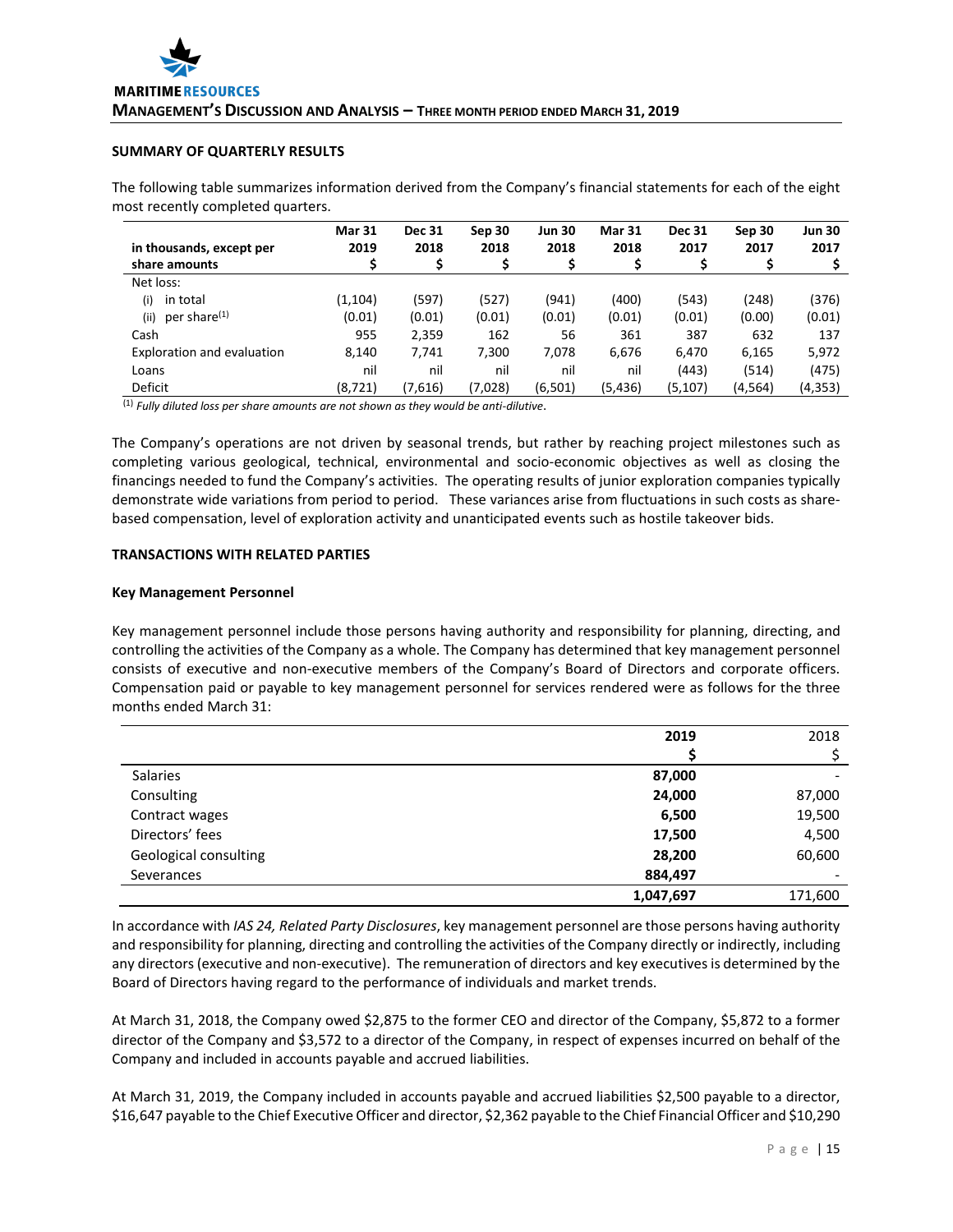

payable to the VP Exploration in respect of expenses incurred on behalf of or services provided to the Company. The Company also owed \$10,721 to Aurelius Minerals Inc. in respect of rent and office administration and accrued \$17,500 of director fees to the members of board of directors of the Company during the first quarter of 2019.

During the three months ended March 31, 2019, the Company announced that it had made management changes. Pursuant to the management changes, the Company paid severances totalling \$884,497 to the former Chief Executive Officer (\$391,496), Chief Financial Officer (\$117,000), Chief Operating Officer (\$328,001) and Corporate Secretary (\$48,000) of the Company.

#### **Related-party transactions**

Effective February 1, 2019, the Company entered into a sublease for office space in Toronto, with a corporation that is related as they have directors, as well as the Chief Financial Officer and Corporate Secretary in common. The related corporation also charged Maritime for reimbursement of direct third party purchases of certain office administration services. Effective July 1, 2014, the Company entered into arrangement with an administration and exploration services contractor ("AESC") in which a director is a shareholder, pursuant to which it receives office, administrative and exploration services. The AESC ceased to be a related party of the Company effective February 1, 2019.

For the three month periods ended March 31, the Company was charged the following:

|                              | 2019   | 2018   |
|------------------------------|--------|--------|
|                              |        |        |
| Rent                         | 8,700  | -      |
| Office administration        | 788    | -      |
| Rent - AESC                  | 8,287  | 24,860 |
| Office administration - AESC | 19,489 | 5,060  |
|                              | 37,264 | 29,920 |

At December 31, 2018, the Company had included in prepaids \$10,384 to AESC.

# **LIQUIDITY AND CAPITAL RESOURCES**

The Company has no operations that generate cash flow at this time. The Company's future financial success will depend on its success in re-starting the past producing Hammerdown gold mine and, also on the expansion of, or discovery of, one or more economic mineral deposits or business opportunities. The process can take many years, can consume significant resources and is largely based on factors that are beyond the control of the Company and its management.

Management's objective is to ensure that there is sufficient capital to minimize liquidity risk and to continue as a going concern. As an exploration stage company, the Company has financed its activities primarily by the issuance of equity securities. Although the Company has been successful in the past in obtaining financing through the sale of equity securities, there can be no assurance that the Company will be able to obtain adequate financing in the future, or that the terms of such financings will be favourable.

Subsequent to the end of the year, the Company announced that it closed a non-brokered private placement raising aggregate gross proceeds of \$6,092,500 through the issuance of a combination of units at a price of \$0.10 per unit and flow-through units at a price of \$0.12 per unit. The Company considers this to be sufficient financing to carry out its 2019 plan.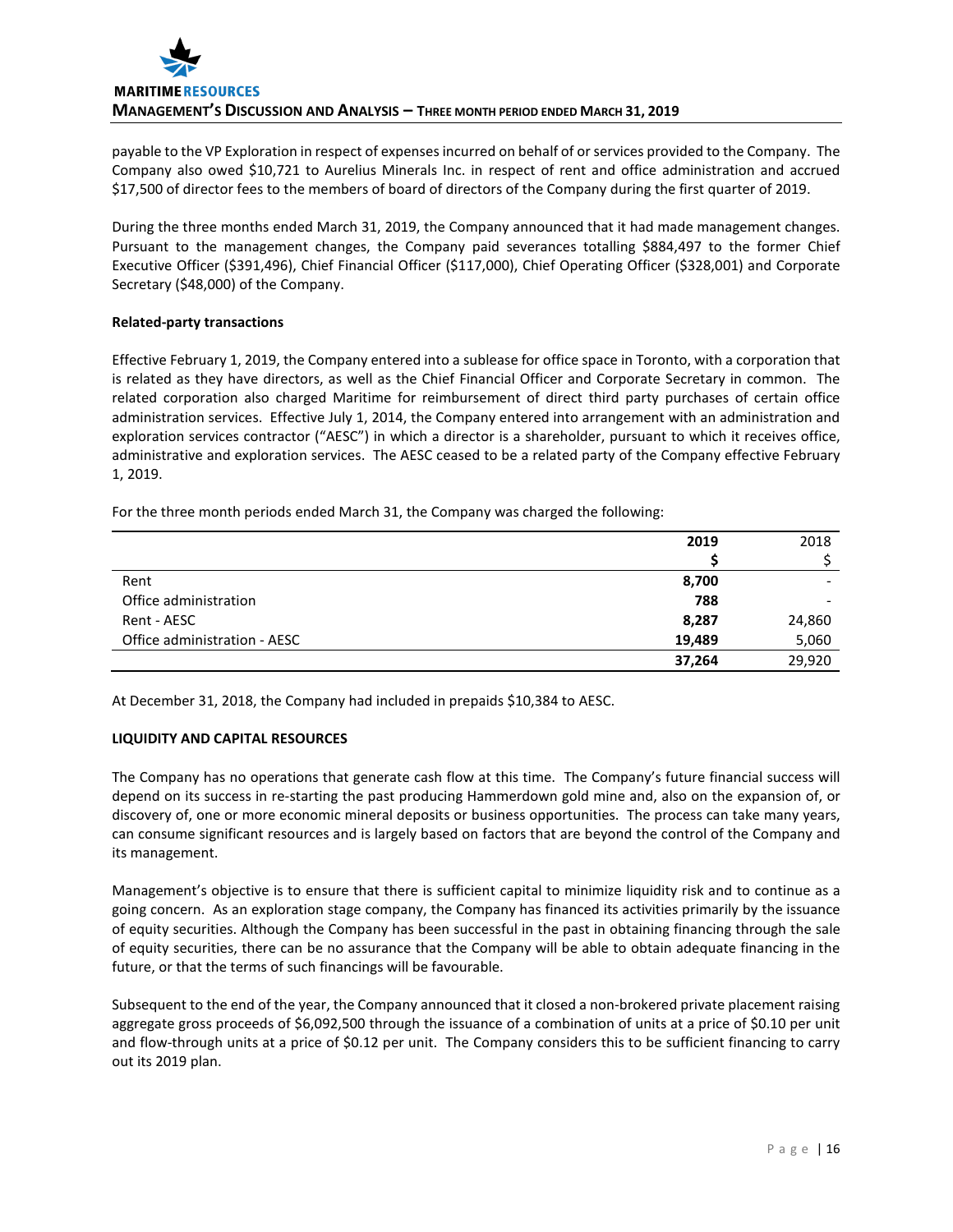## **Working Capital**

The Company had \$787,795 in working capital as at March 31, 2019 (December 31, 2018 – \$2,324,737) (see "Non-IFRS Measures"). As at March 31, 2019, the Company has no debt, does not have any unused lines of credit or other arrangements in place to borrow funds, and has no off-balance sheet arrangements. The Company has no current plans to use debt financing and does not use hedges or other financial derivatives.

The Company manages its liquidity risk (i.e., the risk that it will not be able to meet its obligations as they become due) by forecasting cash flows from operations together with its investing and financing activities. Expenditures are adjusted to ensure liabilities can be funded as they become due. Management and the Board of Directors are actively involved in the review, planning, and approval of significant expenditures and commitments.

#### **Operating Activities**

Cash used in operating activities was \$1,003,255 for the three month period ended March 31, 2019, compared to \$294,173 in the same period of 2018.

#### **Financing Activities**

Financing activities resulted in cash outflows of \$20,502 from the repayment of lease liabilities compared to cash inflows of \$475,174 in the same period of 2018, from the issuance of shares partially offset by the repayment of the loan.

#### **Investing Activities**

Investing activities, relating predominantly to exploration and evaluation expenditures on the Company's exploration properties, resulted in cash outflows of \$380,147 during the three month period ended March 31, 2019 compared to \$206,858 during the three month period ended March 31, 2018.

#### **CONTINGENCIES**

The Company may be subject to various contingent liabilities that occur in the normal course of operations. The Company is not aware of any pending or threatened proceedings that would have a material adverse effect on the financial position or future results of the Company.

#### **OFF BALANCE SHEET ARRANGEMENTS**

The Company does not have any off-balance sheet arrangements.

#### **FINANCIAL INSTRUMENTS**

The Company's financial instruments consist of cash, receivables, and accounts payable and accrued liabilities. The carrying value of receivables, and accounts payable and accrued liabilities approximate their fair values due to the short-term nature of these instruments. The fair value of cash is measured based on level 1 of the fair value hierarchy.

The Company's risk exposures and the impact on the Company's financial instruments are summarized below.

#### **Credit risk**

Credit risk is the risk of a financial loss to the Company if a counter-party to a financial instrument fails to meet its contractual obligation. The Company's receivables consist primarily of tax receivables due from federal and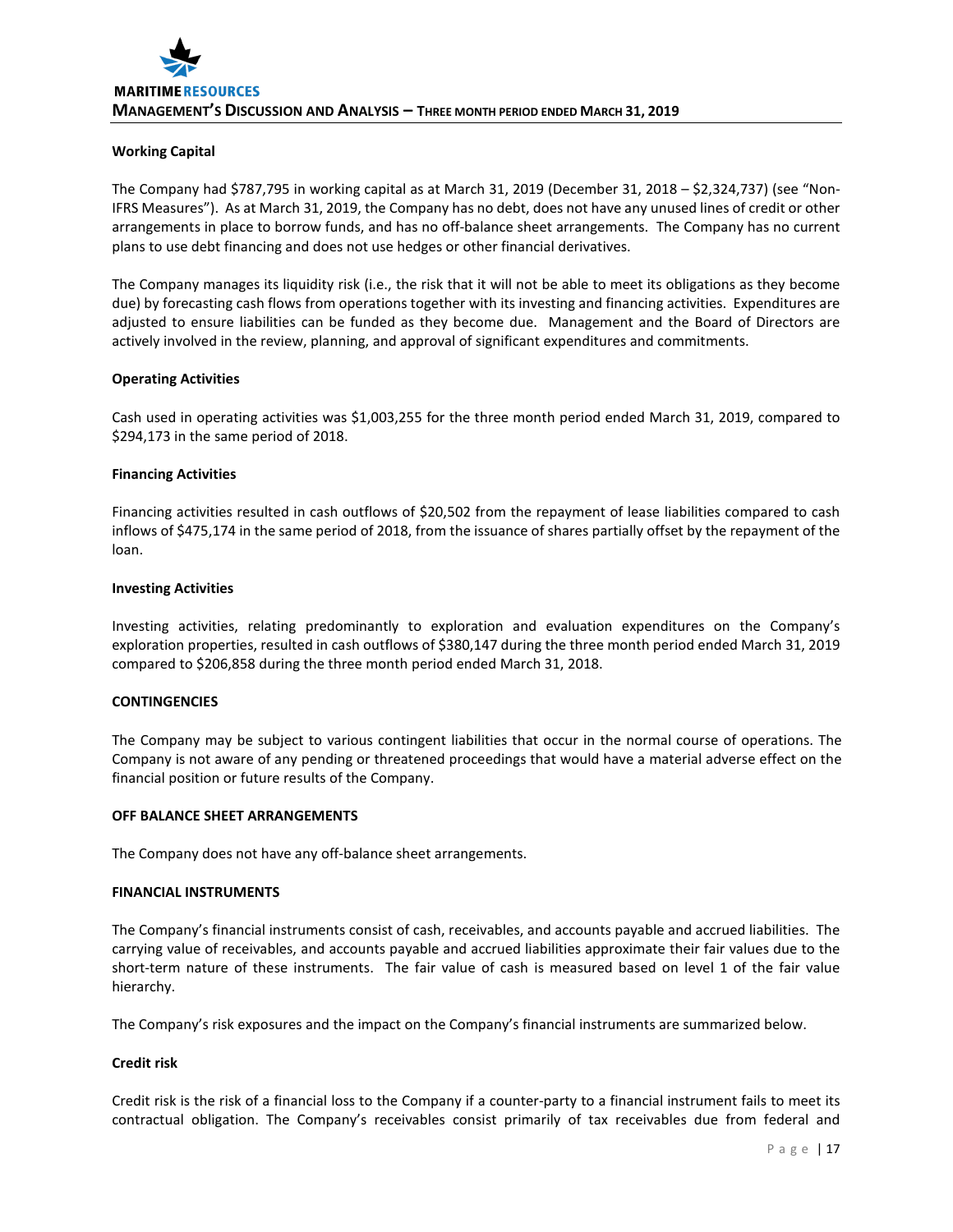

provincial government agencies. The Company has no customers or trade receivables as at March 31, 2019. The Company does not have a significant concentration of credit risk with any single counter-party. The Company's cash is invested in interest bearing accounts at major Canadian chartered banks. Because of these circumstances, the Company does not believe it has a material exposure to credit risk.

## **Interest rate risk**

Interest rate risk is the risk that the fair value or future cash flows of a financial instrument will fluctuate because of changes in market interest rates. Financial assets and liabilities with variable interest rates expose the Company to cash flow interest rate risk. The risk that the Company will realize a loss in cash is limited because the Company's deposits are redeemable on demand.

#### **Liquidity risk**

Liquidity risk is the risk that the Company will not be able to meet its obligations as they become due. The Company's ability to continue as a going concern is dependent on management's ability to raise required funding through future equity issuances, asset sales or a combination thereof.

The Company manages its liquidity risk by forecasting cash flows from operations and anticipating any investing and financing activities. As at March 31, 2019, the Company had cash totalling \$955,162 (December 31, 2018 – \$2,359,066) to settle accounts payable and accrued liabilities of \$263,828 (December 31, 2018 – \$121,441). Management and the Board of Directors are actively involved in the review, planning and approval of significant expenditures and commitments.

As at March 31, 2019 and December 31, 2018, the Company's accounts payable and accrued liabilities have contractual maturities of less than 60 days and are subject to normal trade terms.

#### **Price risk**

The Company is exposed to price risk with respect to commodity and equity prices. Equity price risk is defined as the potential adverse impact on the Company's earnings due to movements in individual equity prices or general movements in the level of the stock market. Commodity price risk is defined as the potential adverse impact on earnings and economic value due to commodity price movements and volatilities. The Company closely monitors commodity prices, individual equity movements, and the stock market to determine the appropriate course of action to be taken by the Company.

#### **RISK FACTORS AND UNCERTAINTIES**

The Company is subject to risks and uncertainties similar to other companies in a comparable stage of exploration. These risks include, but are not limited to, continuing losses, dependence on key individuals, and the ability to secure adequate financing to meet minimum capital required to successfully complete its exploration programs and continue as a going concern. While the Company has been successful in raising financing to date, there can be no assurance that it will be able to do so in the future. The operations of the Company are speculative due to the highrisk nature of its business. These risk factors and uncertainties could materially affect the Company's future operating results and could cause actual events to differ materially from those described herein and in forwardlooking statements and forward-looking information relating to the Company. For a more comprehensive discussion of the risks and uncertainties faced by the Company, please refer to the Company's MD&A as at December 31, 2018 filed on www.sedar.com.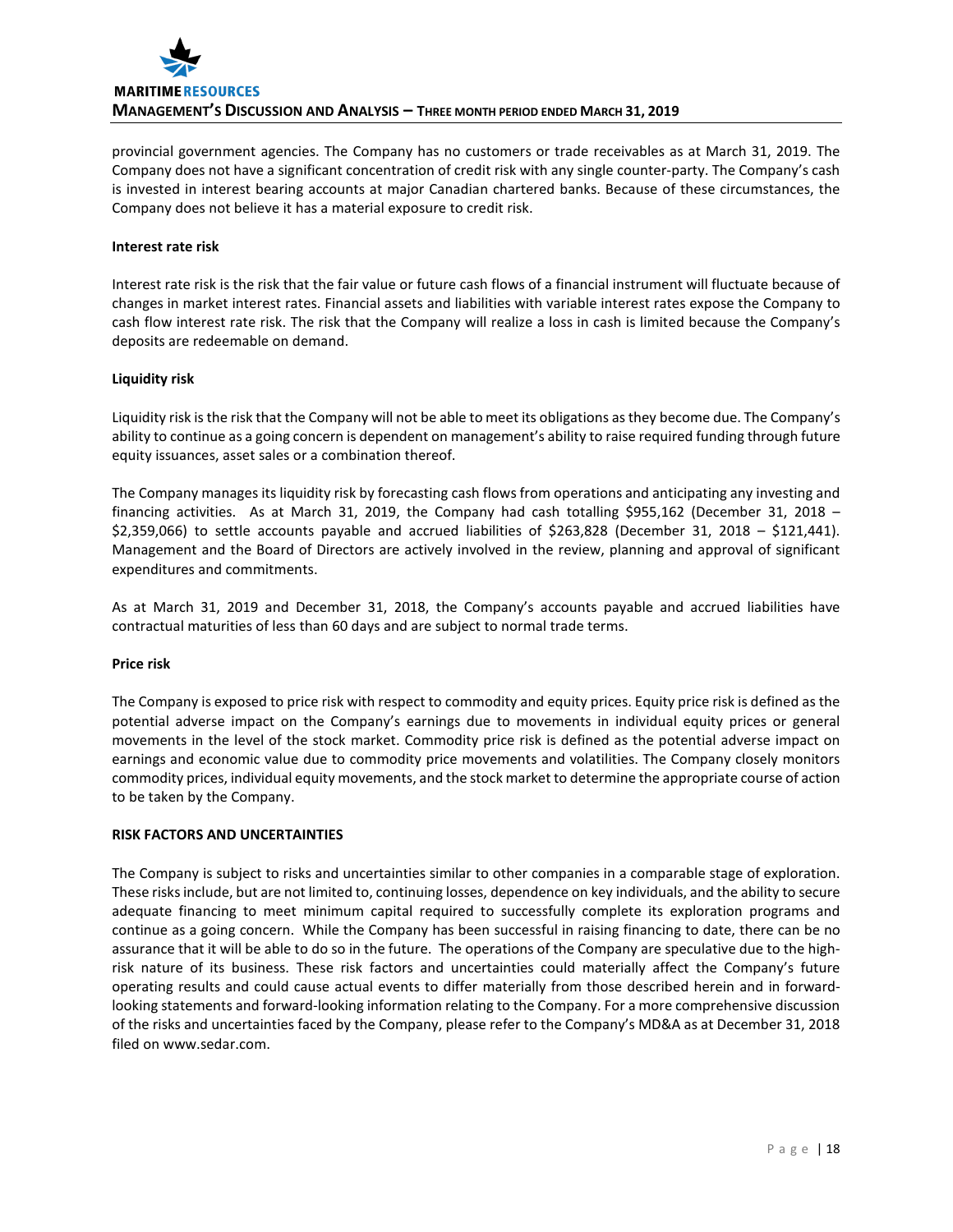# **MANAGEMENT'S RESPONSIBILITY FOR THE FINANCIAL STATEMENTS**

The information included in the Financial Statements and this MD&A is the responsibility of management, and their preparation in accordance with IFRS requires management to make estimates and their assumptions that affect the reported amounts of assets and liabilities, the disclosure of contingent assets and liabilities at the date of the Financial Statements, and the reported amount of income and expenses during the reported period. Actual results could differ from those estimates.

# **CRITICAL ACCOUNTING ESTIMATES AND JUDGEMENTS**

The preparation of financial statements in conformity with IFRS requires management to make judgments, estimates and assumptions that affect the application of policies and reported amounts of assets and liabilities, and revenue and expenses. The estimates and associated assumptions are based on historical experience and various other factors that are believed to be reasonable under the circumstances, the results of which form the basis of making the judgments about carrying values of assets and liabilities that are not readily apparent from other sources. Actual results may differ from these estimates.

The estimates and underlying assumptions are reviewed on an ongoing basis. Revisions to accounting estimates are recognized in the period in which the estimate is revised if the revision affects only that period or in the period of the revision and further periods if the review affects both current and future periods.

Critical judgments exercised in the application of accounting policies and estimates having the most significant effects on the amounts recognized in the Financial Statements are as follows:

Economic recoverability and profitability of future economic benefits of exploration and evaluation assets – Management has determined that exploration, evaluation and related costs incurred which were capitalized may have future economic benefits and may be economically recoverable. Management uses several criteria in its assessments of economic recoverability and probability of future economic benefits, including geological and other technical information, a history of conversion of mineral deposits with similar characteristics to its properties, evaluation of permitting and environmental issues and other such factors.

Royalty reserve - Royalty reserve includes proceeds received from royalty units, repayable from future production. As future production is not determinable, the royalty units have been classified as capital in nature.

The most significant accounts that require estimates as the basis for determining the stated amounts include the following:

Valuation of share-based payments, broker compensation and finders' warrants – The Company uses the Black-Scholes Option Pricing Model for valuation of share-based payments, agent compensation and finders' warrants, which requires the input of subjective assumptions including expected price volatility, interest rate, and forfeiture rate. Changes in the input assumptions can materially affect the fair value estimate and the Company's results and equity reserves. The resulting value calculated is not necessarily the value that the holder of the option could receive in an arm's length transaction, given that there is no market for the options and they are not transferable.

Income taxes – In assessing the probability of realizing deferred tax assets, management makes estimates related to expectation of future taxable income, applicable tax opportunities, expected timing of reversals of existing temporary differences and the likelihood that tax position taken will be sustained upon examination by applicable tax authorities. In making its assessments, management gives additional weight to positive and negative evidence that can be objectively verified.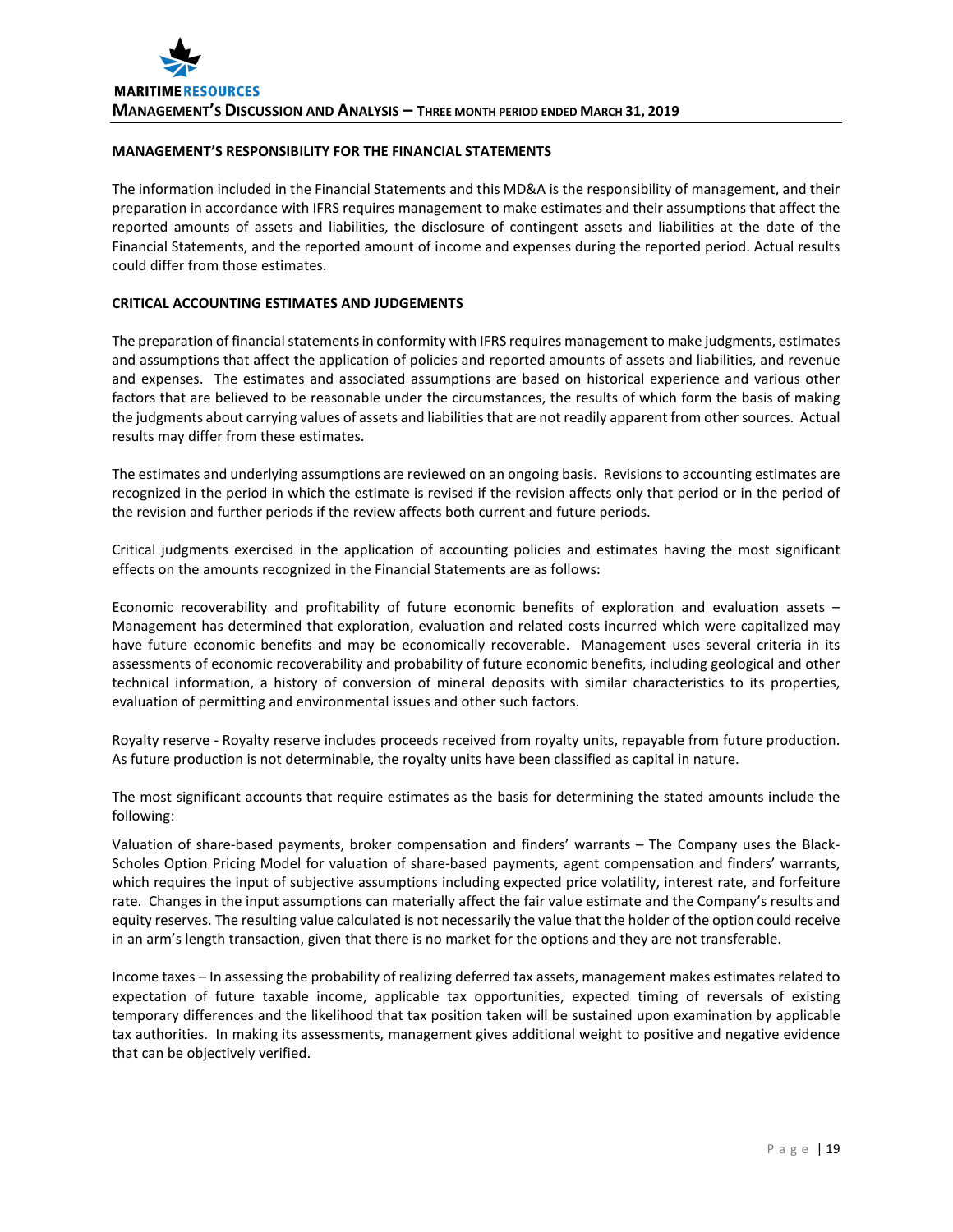## **NEW ACCOUNTING STANDARDS**

The Company has adopted the new *IFRS 16 – Leases* ("IFRS 16") accounting standard, effective January 1, 2019. The adoption of IFRS 16 has resulted in the changes in accounting policies described in Note 3 of the condensed interim financial statements for the three months ended March 31, 2019.

IFRS 16 was issued by the IASB on January 13, 2016, and has replaced IAS 17, Leases. IFRS 16 brings most leases onbalance sheet for lessees under a single model, eliminating the distinction between operating and finance leases. Lessor accounting however, remains largely unchanged and the distinction between operating and finance leases is retained. IFRS 16 was adopted using the modified retrospective transition method as at January 1, 2019 without restatement of comparatives. The impact of the transition to IFRS 16 is disclosed in Note 3 of the condensed interim financial statements.

# **DISCLOSURE OF SECURITIES OUTSTANDING**

As at May 29, 2019, the following common shares, common share purchase options, finders' warrants and common share purchase warrants were outstanding.

|                                               |                    |                                    | <b>Number of shares and</b>     |
|-----------------------------------------------|--------------------|------------------------------------|---------------------------------|
|                                               | <b>Expiry date</b> | <b>Exercise price</b><br>per share | number of shares on<br>exercise |
| <b>Common shares</b>                          |                    |                                    | 189,050,469                     |
| Common share purchase options                 | 29-May-2019        | \$0.28                             | 395,000                         |
| Common share purchase options                 | 15-Oct-2019        | \$0.15                             | 100,000                         |
| Common share purchase options                 | 13-Nov-2020        | \$0.15                             | 1,685,000                       |
| Common share purchase options                 | 29-Jul-2021        | \$0.25                             | 2,300,000                       |
|                                               |                    |                                    |                                 |
| Common share purchase options                 | 26-Apr-2022        | \$0.15                             | 200,000                         |
| Common share purchase options                 | 04-Dec-2022        | \$0.10                             | 500,000                         |
| Common share purchase options                 | 15-Dec-2022        | \$0.10                             | 2,500,000                       |
| Common share purchase options                 | 06-Dec-2023        | \$0.11                             | 4,805,000                       |
| Common share purchase options                 |                    |                                    | 12,485,000                      |
| Common share purchase warrants                | 22-Jun-2019        | \$0.20                             | 2,727,500                       |
| Common share purchase warrants                | 11-Jul-2019        | \$0.20                             | 1,568,000                       |
| Common share purchase warrants                | 19-Jul-2019        | \$0.20                             | 8,249,998                       |
| Common share purchase warrants                | 15-Aug-2019        | \$0.20                             | 1,364,170                       |
| Common share purchase warrants                | 21-Sep-2019        | \$0.20                             | 2,650,000                       |
| Common share purchase warrants                | 06-Jan-2020        | \$0.20                             | 6,383,333                       |
| Common share purchase warrants                | 07-Nov-2020        | \$0.15                             | 15,431,450                      |
| Common share purchase warrants                | 12-24-Apr-2021     | \$0.15                             | 28,448,333                      |
| Common share purchase warrants <sup>(1)</sup> |                    |                                    | 66,822,784                      |
| Finders' warrants                             | 22-Jun-2019        | \$0.20                             | 218,750                         |
| Finders' warrants                             | 19-Jul-2019        | \$0.20                             | 1,190,700                       |
| Finders' warrants                             | 15-Aug-2019        | \$0.20                             | 824,886                         |
| Finders' warrants                             | 21-Sep-2019        | \$0.20                             | 350,000                         |
| Finders' warrants                             | 06-Jan-2020        | \$0.20                             | 480,000                         |
| Finders' warrants                             | 07-Nov-2020        | \$0.15                             | 1,076,395                       |
| Finders' warrants                             | 07-Nov-2020        | \$0.11                             | 2,152,791                       |
| Finders' warrants                             | 12-24-Apr-2021     | \$0.15                             | 3,863,294                       |
| Finders' warrants <sup>(2)</sup>              |                    |                                    | 10,156,816                      |

*(1) Each transferable warrant entitles the holder to acquire one common share of the Company.*

*(2) Each non-transferable warrant entitles the holder to acquire one common share of the Company.*